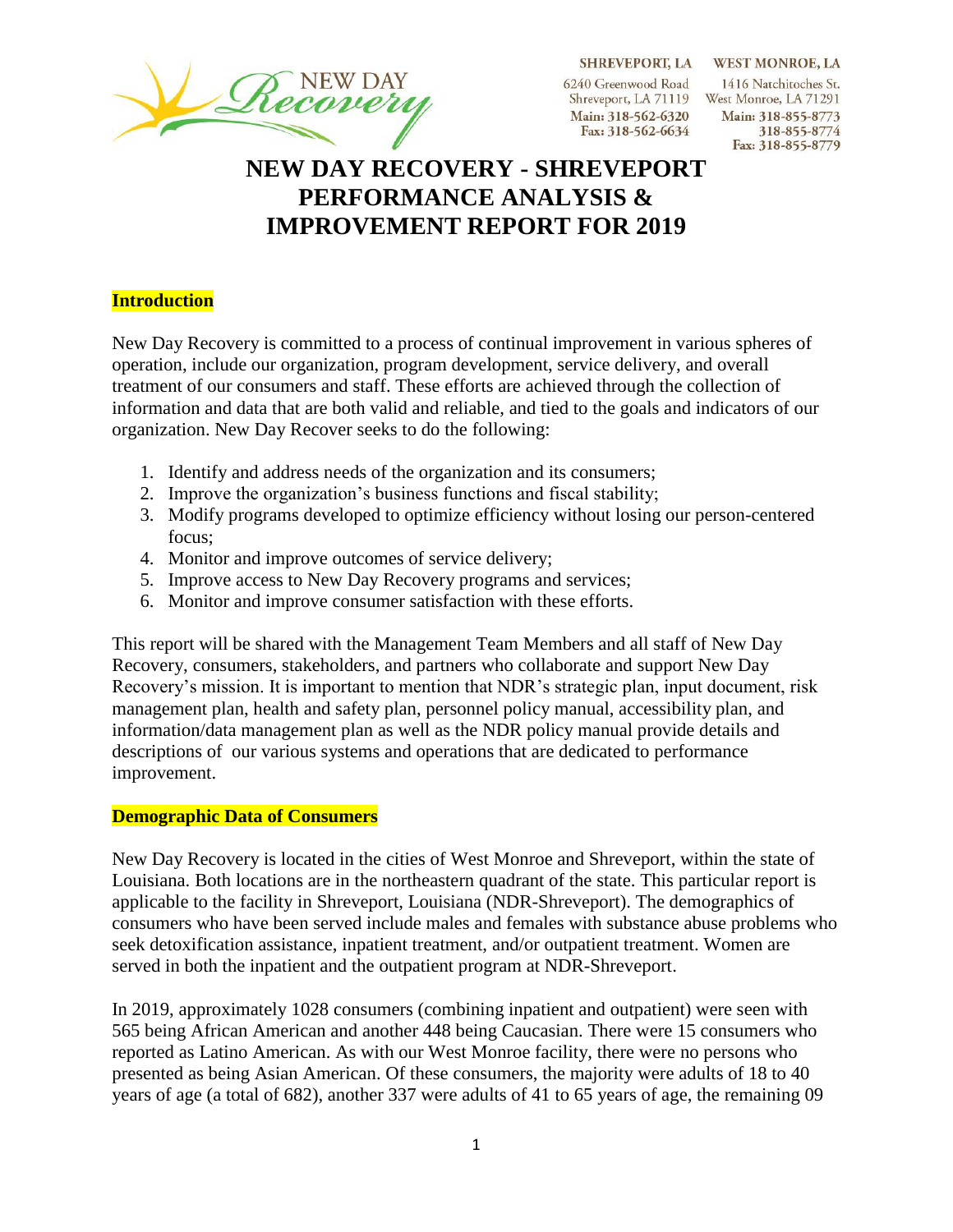

SHREVEPORT, LA WEST MONROE, LA 1416 Natchitoches St. Shreveport, LA 71119 West Monroe, LA 71291 Main: 318-855-8773 318-855-8774 Fax: 318-855-8779

consumers were 65 and over. All 904 consumers reported to NDR-Shreveport due to alcohol and other drug addiction (AOD). Among these, approximately 897 (87.0%) reported as being dual diagnosis consumers (AOD/MH). Also, 312 consumers came to NDR-Shreveport as being homeless. Twelve consumers reported being HIV positive.

# **UPDATES ON ACTION ITEMS FROM 2018**

Upon completing our Performance Improvement Report for 2018, three key recommendations were provided as action items for NDR-Shreveport to investigate and complete, as feasible. These action items are listed as "recommendations" and include an overview as to what was accomplished under each throughout 2019.

### **1. Ensure that 30-day follow-up data collection occurs with those who leave NDR after EACH SPECIFIC EPISODE OF CARE.**

#### **Action Plan**:

- 1. More vigorously pursue collection of measures of goals in Detox-only, IP-only, and IOPonly episodes of care.
- 2. Calculate percentage of collected data at or near to mid-year 2019 (July 31<sup>st</sup>, 2019).

This recommendation was completed and achieved. Approximately 15 to 20% of all Detox-only, IP-only, and IOP-only consumers were polled and data gathered from each group regarding their current drug/alcohol use, 30 days after leaving NDR-Shreveport.

# **2. Reduce the overall amount of "missing cases" in the data collection process.**

#### **Action Plan**:

- 3. Ensure that entrance surveys are collected at the outset of consumer intake among all staff.
- 4. Ensure that satisfaction surveys are completed by consumers who leave the facility, including those who leave AMA.

This recommendation was also completed and achieved. NDR-Shreveport gained more total responses than in prior years and was able to obtain information from clients using the AMA survey form from consumers who left prior to completing their program.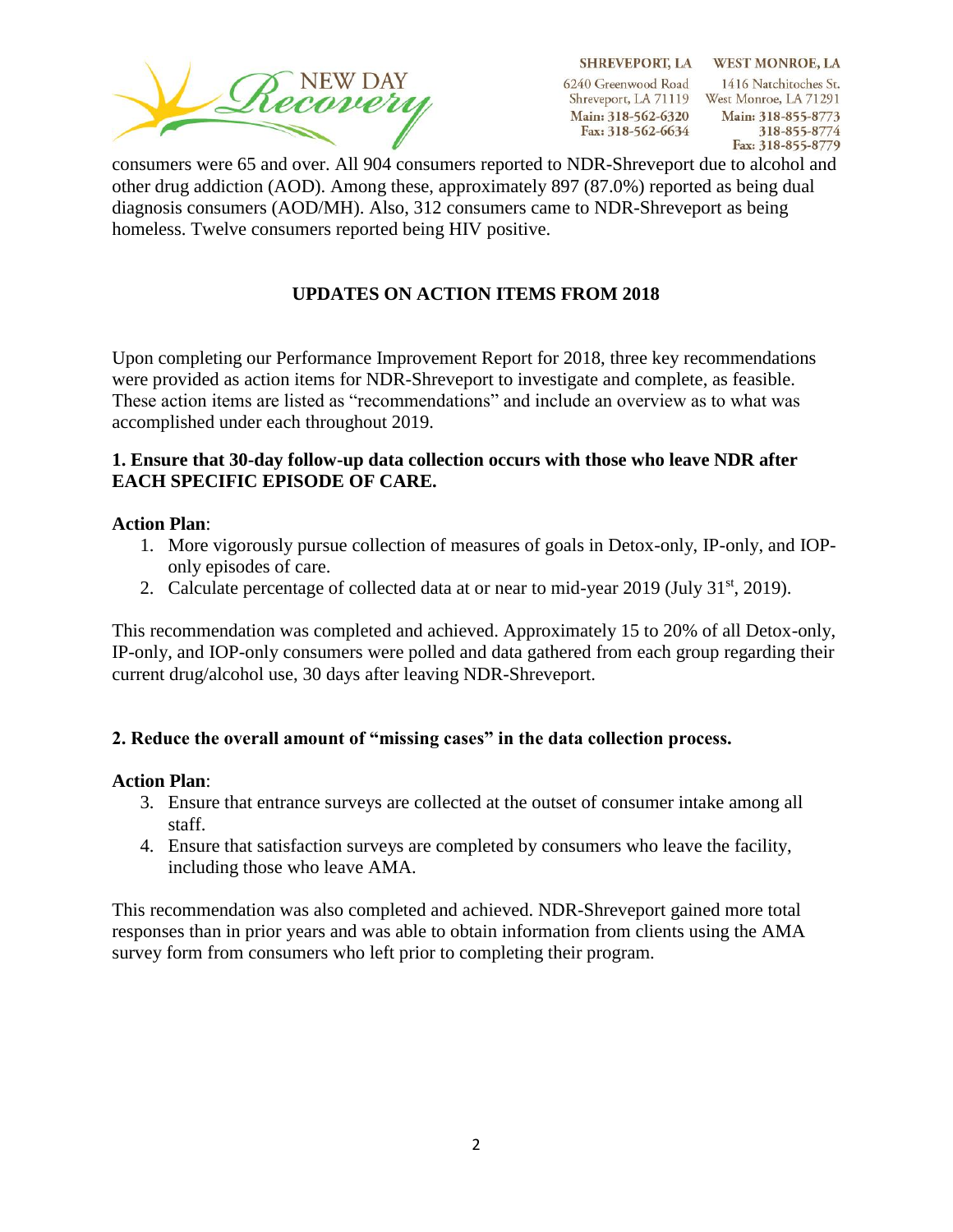

SHREVEPORT, LA WEST MONROE, LA 1416 Natchitoches St. Shreveport, LA 71119 West Monroe, LA 71291 Main: 318-855-8773 318-855-8774 Fax: 318-855-8779

**3. Develop counseling staff credentials to be equally adept at address both substance abuse and co-occurring disorders in Shreveport facility as well as the upcoming Shreveport facility.** 

### **Action Plan**:

- 1. Provide more clinical supervision and engage mental health staff at both facilities.
- 2. Promote training and improvement of skills among mental health professionals.

This objective was also fulfilled with new staff being added among the LPC ranks for inpatient and outpatient in 2019.

#### **4. Create curriculum for IOP that is evidence-based and is reflective of OUTCOME MEASURES #1 thru #7 for NDR-Shreveport.**

#### **Action Plan**:

- 1. Create basic curriculum from Matrix Model Currciulum.
- 2. Implement selected segments of training.
- 3. Evaluate consumer outcomes for IOP prior to use of the curriculum and postimplementation of the curriculum.

This objective was primarily fulfilled. The curriculum was full completed and was implemented during 2019. The evaluation project has been developed and is in the process of being conducted. Currently, the mechanisms are in place to compare pre-implementation outcomes with postimplementation outcomes. In addition, the attached addendum includes plans to complete an experimental comparison that includes both a control group and an experimental group. See Appendix A attached to this report.

# **BUSINESS FUNCTIONS**

#### **Overview**

Since January of 2019, NDR has been in the process of expanding services. During this year, NDR-Shreveport has made great strides to provide high-quality services for consumers, focusing first on the detoxification and inpatient programs, followed in later months with the IOP program.

#### **Business Functions by Program**

At the outset of its first year, the detoxification program was fiscally viable though, similar to NDR-West Monroe, this was not the bulk of revenue generated. Its necessity is, of course,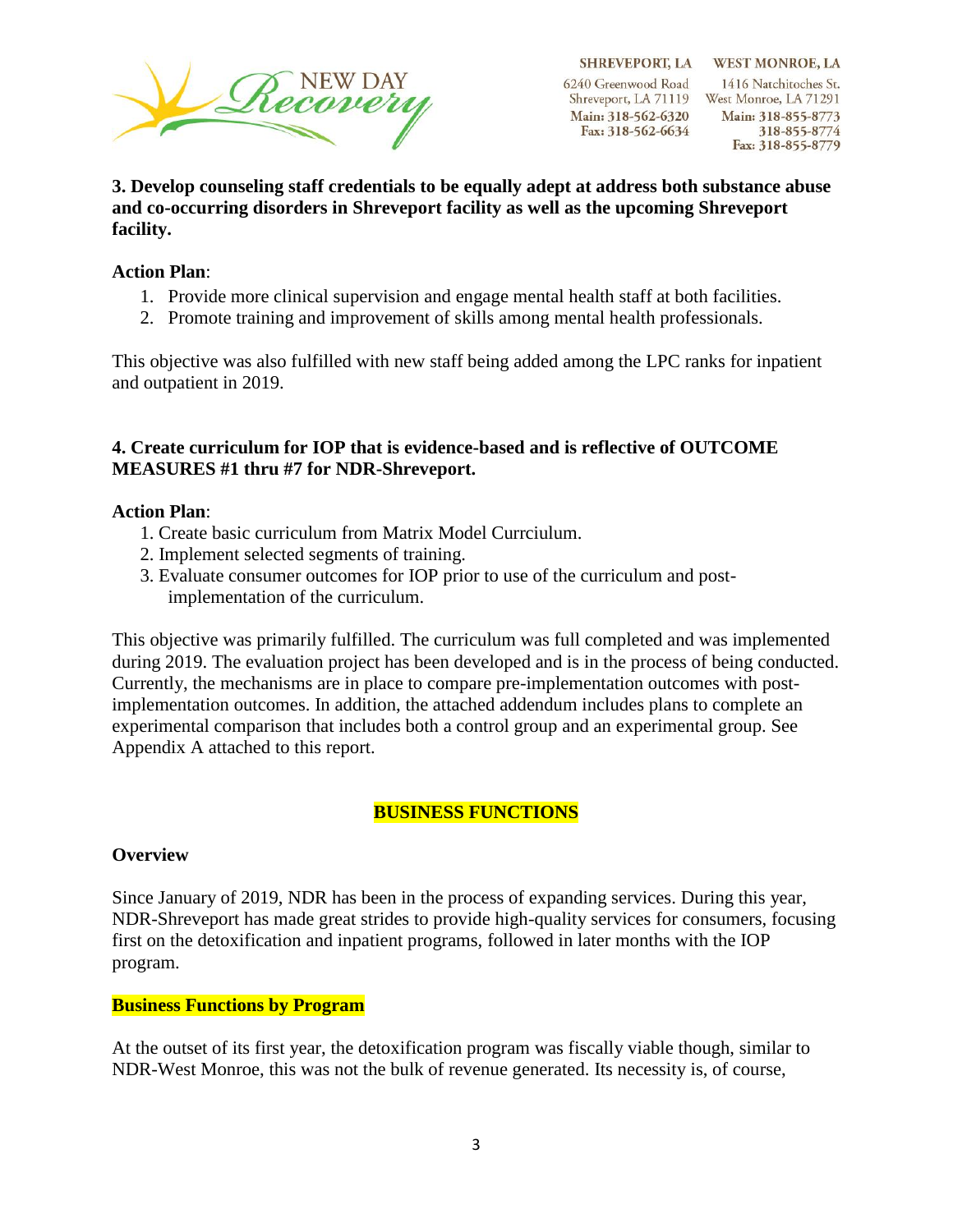

SHREVEPORT, LA WEST MONROE, LA 1416 Natchitoches St. Shreveport, LA 71119 West Monroe, LA 71291 Main: 318-855-8773 318-855-8774 Fax: 318-855-8779

unquestioned and it continues to provides the most common form of entry for consumers who ultimately elect to enter the inpatient program.

The inpatient program performed well in terms of fiscal management due to a fairly continual source of consumers and adequate revenue streams from Medicaid and private insurance companies. Shreveport is a much larger metropolitan area than is West Monroe, where there is a correspondingly high demand for treatment.

The outpatient program has no true financial record, as of yet, having only 6 months of operation. It is anticipated that the IOP program will grow more quickly than did the IOP in West Monroe simply due to the larger demand for services from community members in the region who do not, necessarily, seek inpatient treatment. Nevertheless, the IOP will also serve as a follow-up program that provides for a continuum-of-care that is efficient in both resources and delivery of therapeutic services.

# **PROGRAM FUNCTIONS**

#### **Overview**

It is clear that NDR-Shreveport has maintained steady performance in client perceptions of services, both in terms of data received from client satisfaction surveys as well as self-attributed scores on the rating-of progress. We continue to collect specific data upon entry (an entrance survey), while the consumer is in the program using a Rating-of-Progress (ROP) form during the interim of the consumer's services in inpatient or intensive outpatient treatment, and a satisfaction survey at the completion of programming.

# **DETOXIFICATION PROGRAM**

#### **Effectiveness of Detoxification Program**

This program is the entry point to all others that follow at our facility. However, it is also the shortest in duration, lasting only 3 to 5 days. During this program, most data that is collected is medical in nature and continues throughout the duration of the patients stay. An entrance survey is provided and from these surveys, it has been clear that consumers have been highly satisfied with services that they have received when entering the facility a mean  $(\bar{x})$  average of over 4.32 out of a 5 point Likert Scale ordering, with 1 indicating strong disagreement and a 5 indicating strong agreement that services met consumer expectations). Satisfaction surveys for persons leaving the detoxification program reflect a mean  $(\bar{x})$  average of over 4.25 out of a 5 point Likert Scale.

It is important to note that the overwhelming majority of detox clients do eventually go on to inpatient or outpatient treatment. This means that there are only a small portion only who do not do so. Importantly, for those who choose to not go on to inpatient, many cite employment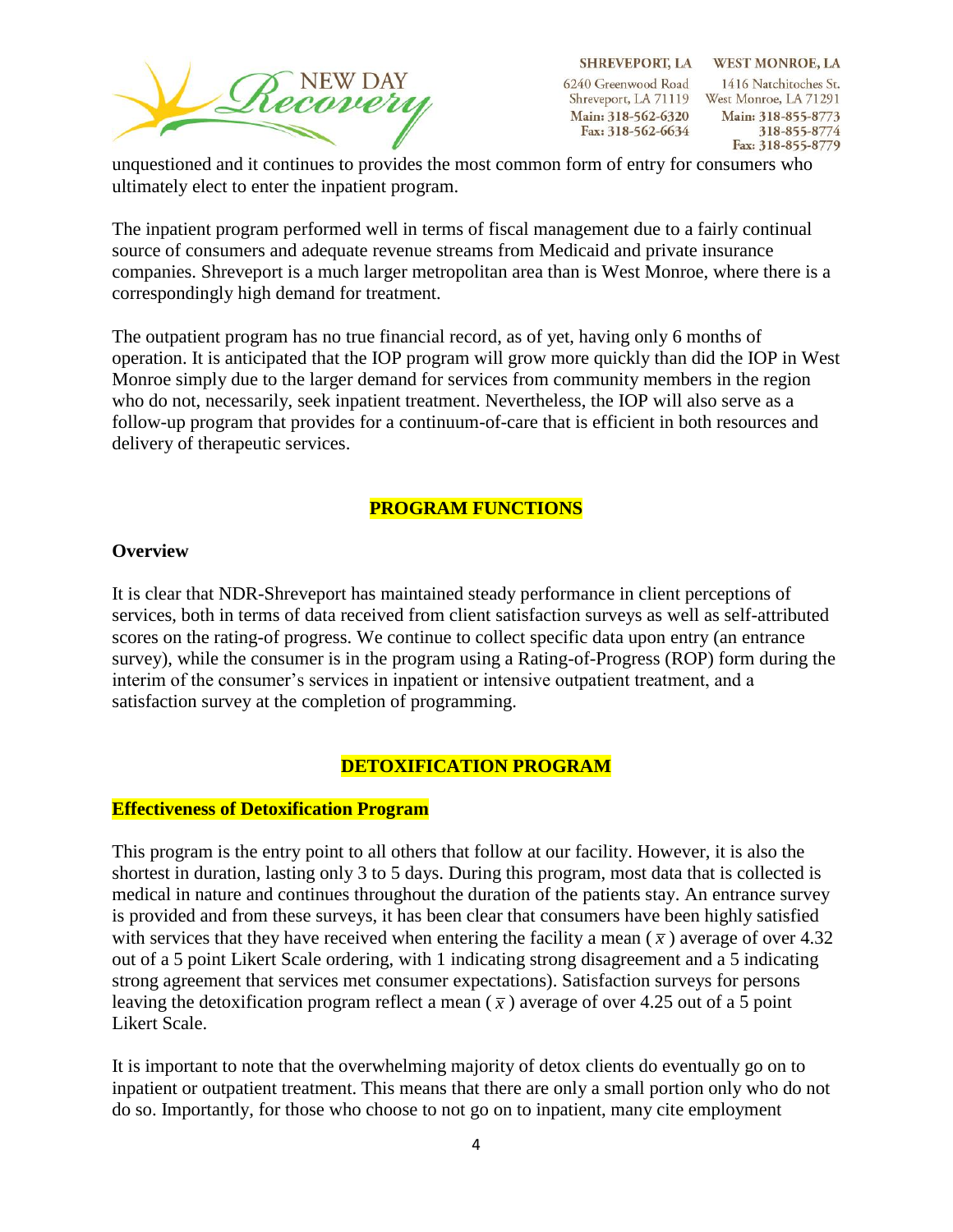

SHREVEPORT, LA WEST MONROE, LA 1416 Natchitoches St. Shreveport, LA 71119 West Monroe, LA 71291 Main: 318-855-8773 318-855-8774 Fax: 318-855-8779

responsibilities and/or other commitments that, from their perception, will not be able to be maintained or paused sufficiently to complete the inpatient process. Other measures of effectiveness of our detoxification program include the following:

- 1. During the detoxification period, consumers overwhelmingly report a gradual reduction in symptoms, over time, which is attributed to the medically assisted aspect of this withdrawal support program.
- 2. Many individuals engage in the group process along with the regular inpatient consumers (this is encouraged). Likewise, nearly as many engage in recreational activities such as walking and other low impact cardiovascular exercise.
- 3. The number, duration, and frequency of symptomatic and/or asymptomatic behaviors tend to diminish, particularly near the end of the typical 5 day period.
- 4. There is a clear improvement in the physical health of the consumer, even in the short 3 to 5 day timeframe. Much of this has to do with the consumer getting sleep, taking their medications, and eating a balanced meal. Much of this being lacked while they were using AOD's.

It should be noted that the above are direct measures that have been given as examples from the 2019 CARF standards Manual (see page 107).

# **Efficiency of Detoxification Program**

These measures are identical to those used in our report from the prior year. These measures are also more administrative in nature and include the following indicators:

- 1. Occupancy rates are enhanced due to the Detoxification Program, ensuring that NDR-Shreveport maintains 97% occupancy on nearly any day throughout the year.
- 2. Retention rates are fairly high as most all persons who enter detoxification complete the process, the vast majority completing a 5-day term of participation.
- 3. The direct service hours with clinical staff contact has increased but yet, cost in staff for the detoxification program has not increased. This is because NDR has been successful at encouraging detoxification consumers to engage in programming (i.e. group counseling, recreation, peer-support programs) as they are able. Many do so and this improves the effectiveness of their detoxification experience yet utilizes resources that are already available and paid for.

# **Service Access for Detoxification Program**

In regard to service access, NDR provides an entrance survey wherein item #1 asks whether the consumer was content with the referral process and item #2 asks if it was easy to find the facility. On both of these items, **a mean**  $(\bar{x})$  **average of over 4.86 on a 5 point Likert Scale**, with a 1 indicating strong disagreement and a 5 strongly agreeing that services met consumer expectations.

Other measures include the following: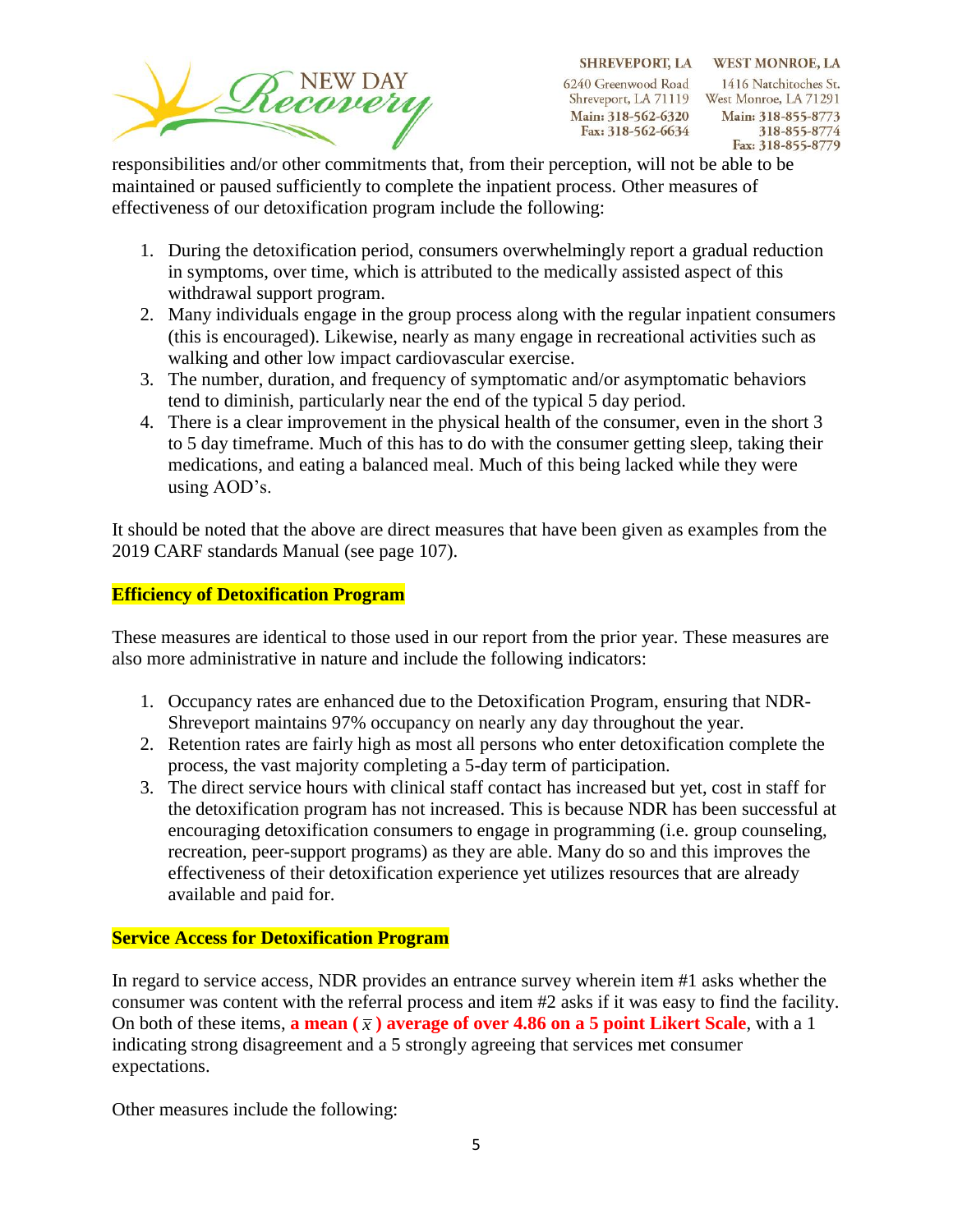

SHREVEPORT, LA WEST MONROE, LA 1416 Natchitoches St. Shreveport, LA 71119 West Monroe, LA 71291 Main: 318-855-8773 318-855-8774 Fax: 318-855-8779

- 1. The hours of service are convenient (24 hours a day, 7 days a week), and the location is convenient along I-20. Further, transportation is provided for those who have need.
- 2. The time taken to set the first appointment is usually less than 1 day, if that.
- 3. Telephone response time is usually very rapid. Most new potential consumers are given a return call (once their preliminary information is taken) within a 1-day period or less.
- 4. Formal referral mechanisms are considered efficient due to data mentioned in the paragraph above and the fact that referral to inpatient, outpatient, or residential facilities exceeds 70% when consumers complete detoxification. Most who do not utilize these extra services decline them due to other options being available that they prefer.

# **Satisfaction with Detoxification Program**

In regard to satisfaction, NDR-West Monroe provides an entrance survey wherein item #8 asks whether if the consumer was treated with dignity and respect and item #9 asks if the consumer was satisfied with the orientation process. On both of these items, **a mean**  $(\bar{x})$  **average of 4.81 or more** on a 5 point Likert Scale ordering, with 1 being strongly disagreeing and a 5 strongly agreeing that services met consumer expectations).

Further, there is documented evidence of the use of informed choices about medications as well as modes of treatment. Medications choices are obviously adhered to or the individual would not seek the medically-assisted detoxification program, in the first place. Exacting documentation of consumption of medications is maintained to verify this. Further, many detoxification consumers choose to participate in group counseling sessions and other activities, demonstrating the use of informed choices related to modes of treatment.

#### **Follow-up Data Collected from Those who Exited Detoxification Services**

Currently, there is little follow-up regarding the satisfaction that consumer has with the detoxification, independent of further access into treatment. It is important to point out that approximately 88% of all Detoxification Program consumers select to attend the Inpatient Program (IP) where follow-up data is gathered, upon leaving the facility. This includes both satisfaction with services after detoxification as well as progress of consumers, once they leave.

#### **INPATIENT PROGRAM (IP)**

#### **Effectiveness of Inpatient Program (IP)**

An entrance survey is provided and from these surveys, it has been clear that consumers have been highly satisfied with services that they have received when entering the facility. Data related to responses from our entry survey for Inpatient (IP) programming are based on a potential pool of 901 admit responses, among which 183 responses (20%) were received. Among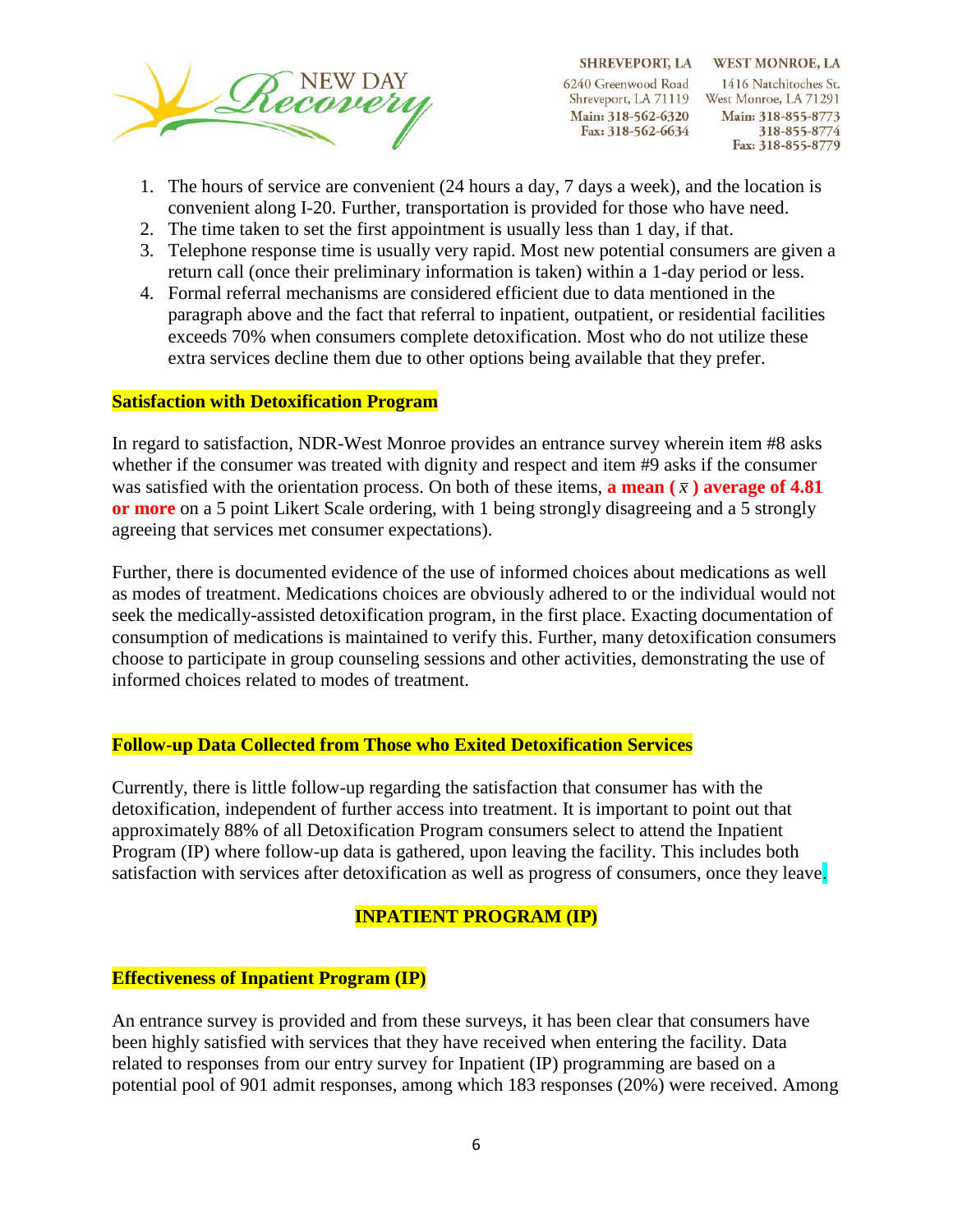

6240 Greenwood Road Shreveport, LA 71119 West Monroe, LA 71291 Main: 318-562-6320 Fax: 318-562-6634

SHREVEPORT, LA WEST MONROE, LA 1416 Natchitoches St. Main: 318-855-8773 318-855-8774 Fax: 318-855-8779

the 183 surveys received, the number and percent of those who endorsed agreement or strong agreement with the item(s) presented to the consumer is presented in Table 1, below:

| Table 1: Consumer Entrance Survey Data for Inpatient Program (IP) |  |
|-------------------------------------------------------------------|--|
| <b>Effectiveness</b>                                              |  |

| <b>Question</b>                                                     | <b>Number Indicating Agree</b><br>or Strongly Agree | <b>Percentage of Overall</b><br><b>Responses</b> |
|---------------------------------------------------------------------|-----------------------------------------------------|--------------------------------------------------|
| 1. The staff did a good job in<br>reference to customer service.    | 183                                                 | 96%                                              |
| 2. I received feedback from<br>staff regarding services<br>quickly. | 183                                                 | 95%                                              |
| 3. All of my questions were<br>answered during intake.              | 183                                                 | 94%                                              |
| 4. I feel safe in the<br>environment.                               | 183                                                 | 94%                                              |
| 5. I am likely to recommend<br>your organization to others.         | 183                                                 | 96%                                              |
| 6. I have been treated with<br>dignity and respect.                 | 183                                                 | 94%                                              |
| 7. I am satisfied with the<br>program orientation.                  | 183                                                 | 97%                                              |
| 8. My expectations in<br>reference to admissions were<br>fully met. | 183                                                 | 92%                                              |

# **NOTE: The above chart is out of a potential pool of 183 consumers who provided data.**

From the data in Table 1, it is very clear that consumers find initial services with NDR-Shreveport to meet their expectations, overall. What is interesting is that, at the end of the list of questions in Table 1, all aggregate responses averaged between 92% to 99%, indicating agreement or strong agreement.

Further, NDR-Shreveport utilizes seven outcome measures as their primary means of determining effectiveness of our programs. These outcome measures are linked to our treatment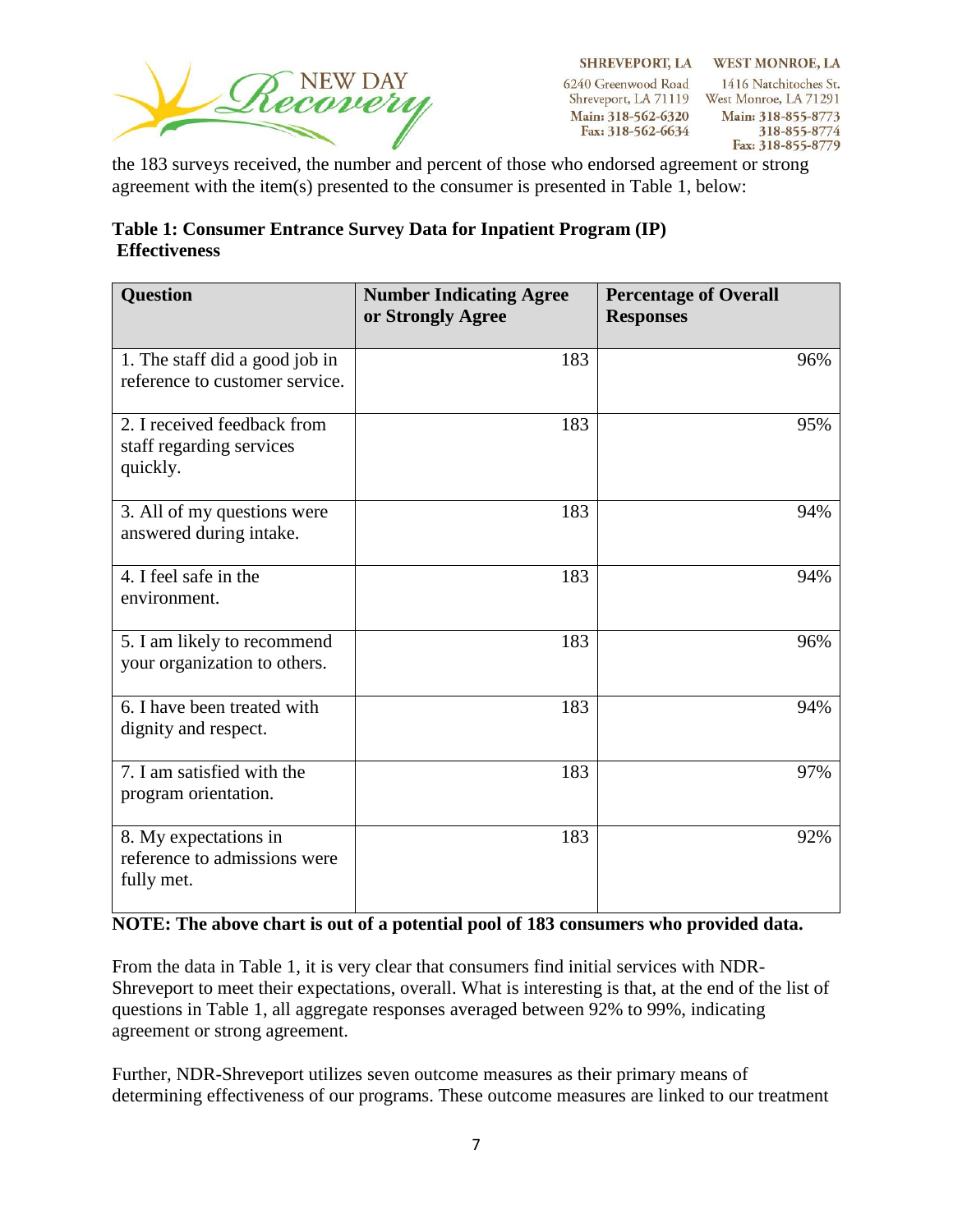

SHREVEPORT, LA WEST MONROE, LA 1416 Natchitoches St. Shreveport, LA 71119 West Monroe, LA 71291 Main: 318-855-8773 318-855-8774 Fax: 318-855-8779

plans as well as data collected with our Rating-of-Progress form that is used, intermittently, throughout the duration of a consumer's stay at NDR-Shreveport. The seven outcomes, along with aggregate data responses from consumers at the beginning and at the end of inpatient treatment are provided below. It should be noted that when obtaining data for these outcomes, the mean data response, on a scale of 1 to 10 (1 indicates little or no endorsement of the outcome, 10 reflects strong endorsement of the item) among participants. The pretest and posttest measures are shown as follows, by outcome:

| <b>OUTCOME MEASURE</b>                                                                                               | $\bar{x}$ Response at<br><b>Admission</b> | $\bar{x}$ Response at<br><b>Discharge</b> |
|----------------------------------------------------------------------------------------------------------------------|-------------------------------------------|-------------------------------------------|
| 1. Use and/or cravings of alcohol or drugs will<br>decrease while services are offered to<br>participants.           | 4.33                                      | $6.94*$                                   |
| 2. A diminished effect of prior substance abuse<br>impact current physiological and/or<br>psychological functioning. | 4.12                                      | $6.73*$                                   |
| 3. Reduction in lifestyle choices that contribute<br>to potential drug use in the future.                            | 3.94                                      | $6.70*$                                   |
| Relationships with family and friends are<br>4.<br>supportive to recovery.                                           | 4.48                                      | $7.03*$                                   |
| 5. Emotional functioning is stable and reflects<br>positive affect.                                                  | 3.81                                      | $5.71*$                                   |
| The quality of one's spiritual connection or<br>6.<br>sense of purpose in life.                                      | 4.61                                      | $7.05*$                                   |
| Engages in pro-social and goal-directed<br>7.<br>behaviors that contribute to an overall healthy<br>lifestyle.       | 4.04                                      | $6.99*$                                   |

# **Table 2: NDR Primary Outcome Measures for Inpatient Treatment Effectiveness**

**Note that the asterisk (\*) indicates that the change from pretest to posttest is significant at the .05 level or greater.**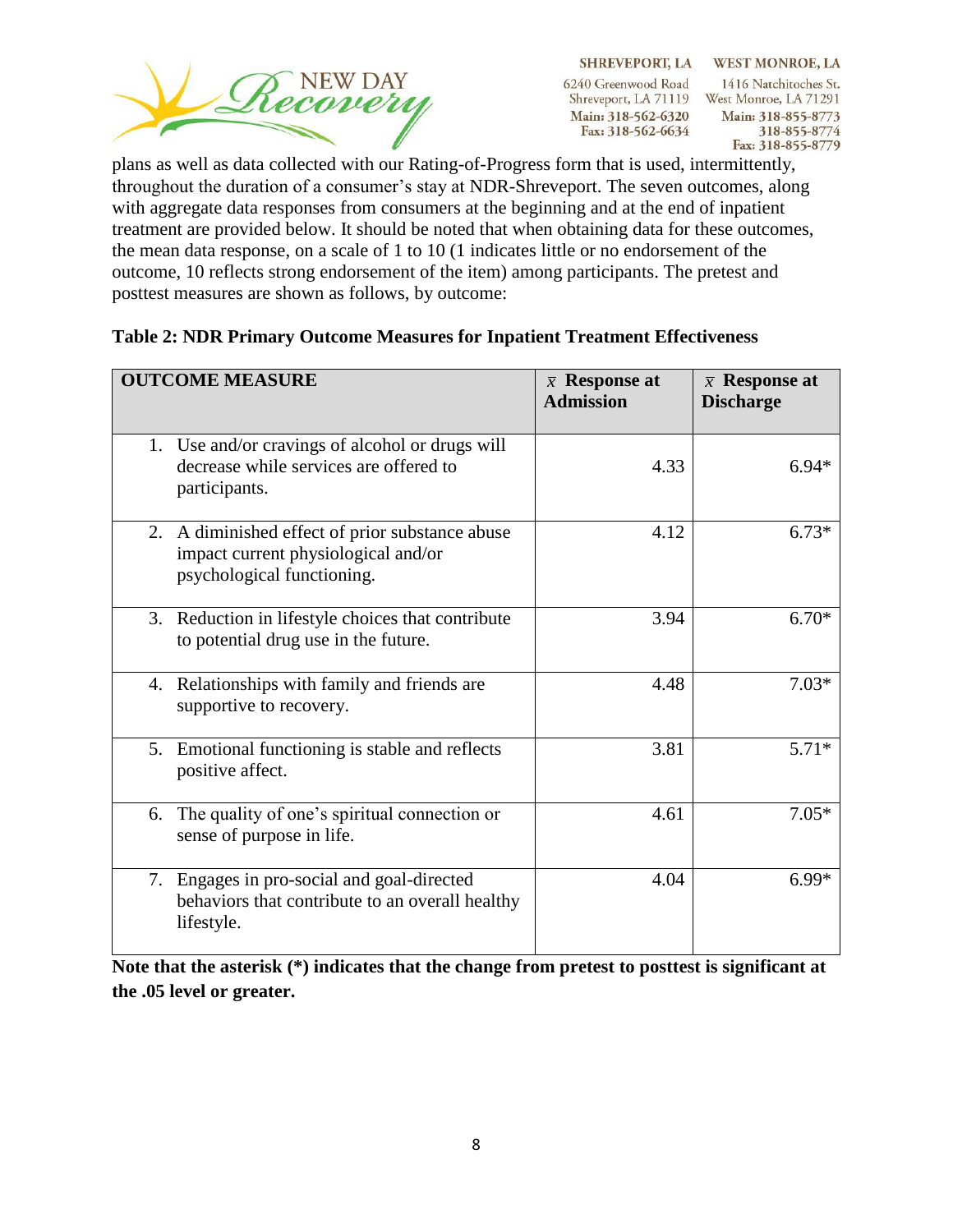

SHREVEPORT, LA WEST MONROE, LA 1416 Natchitoches St. Shreveport, LA 71119 West Monroe, LA 71291 Main: 318-855-8773 318-855-8774 Fax: 318-855-8779

It can be seen, when examining Table 2, that consumers report very substantial changes in their overall functioning. Indeed, not only there distinct differences between their perceived functioning at admission and discharge, these differences are statistically significant.

**NOTE: New Day Recovery does understand that the displays of effectiveness in Table 2 are, all by themselves, not actually adequate indicators of success. This is because clients who remain in treatment and simply live a balanced life are likely to make significant gains, simply because they are not using AOD's and because they are getting balanced nutrition, sleep, and exercise. Thus, these results are not surprising.** 

The outcome measures listed in Table 2 line up with many included in the Performance Measurement section of the 2019 CARF Manual (**see pg. 107**) which include the following:

| 1. Maintenance of abstinence                        | (Measures #1 and #3)      |
|-----------------------------------------------------|---------------------------|
| 2. Reduction or elimination of incidence of relapse | (Measures #1 and #3)      |
| 3. Reduction of symptoms                            | (Measures #1 and #5)      |
| 4. Improvement of physical health                   | (Measures $#2$ and $#7$ ) |
| 5. Increase in level of psychological functioning   | (Measures #2 and #5)      |
| 6. Quality of relationships                         | (Measures $#4$ and $#6$ ) |
| 7. Decreased episodes of anger                      | (Measures $#4$ and $#5$ ) |
| 8. Involvement in activities of daily living        | (Measures #3 and #7)      |
| 9. Improvement in school functioning                | (Measures #3 and #7)      |
| 10. Health status                                   | (Measures #2 and #7)      |
| 11. Subjective psychological well-being             | (Measures #2 and #6)      |

Other measures of effectiveness of our inpatient program, as with the detoxification program, are also noteworthy:

- 12. During their time in inpatient treatment, consumers report a gradual reduction in symptoms, over time.
- 13. The number, duration, and frequency of symptomatic and/or asymptomatic behaviors diminish as time progresses in the inpatient program.

# **Efficiency of Inpatient Program (IP)**

This section will be very similar to the prior efficiency section included for the NDR Detoxification Program. As the CARF Manual notes, the measures are usually more administrative in nature. Efficiency measures used for the Inpatient Program (IP) include the following points or items of measure:

1. NDR-Shreveport maintained an occupancy of over 90% on nearly any day during the first nine months of operation.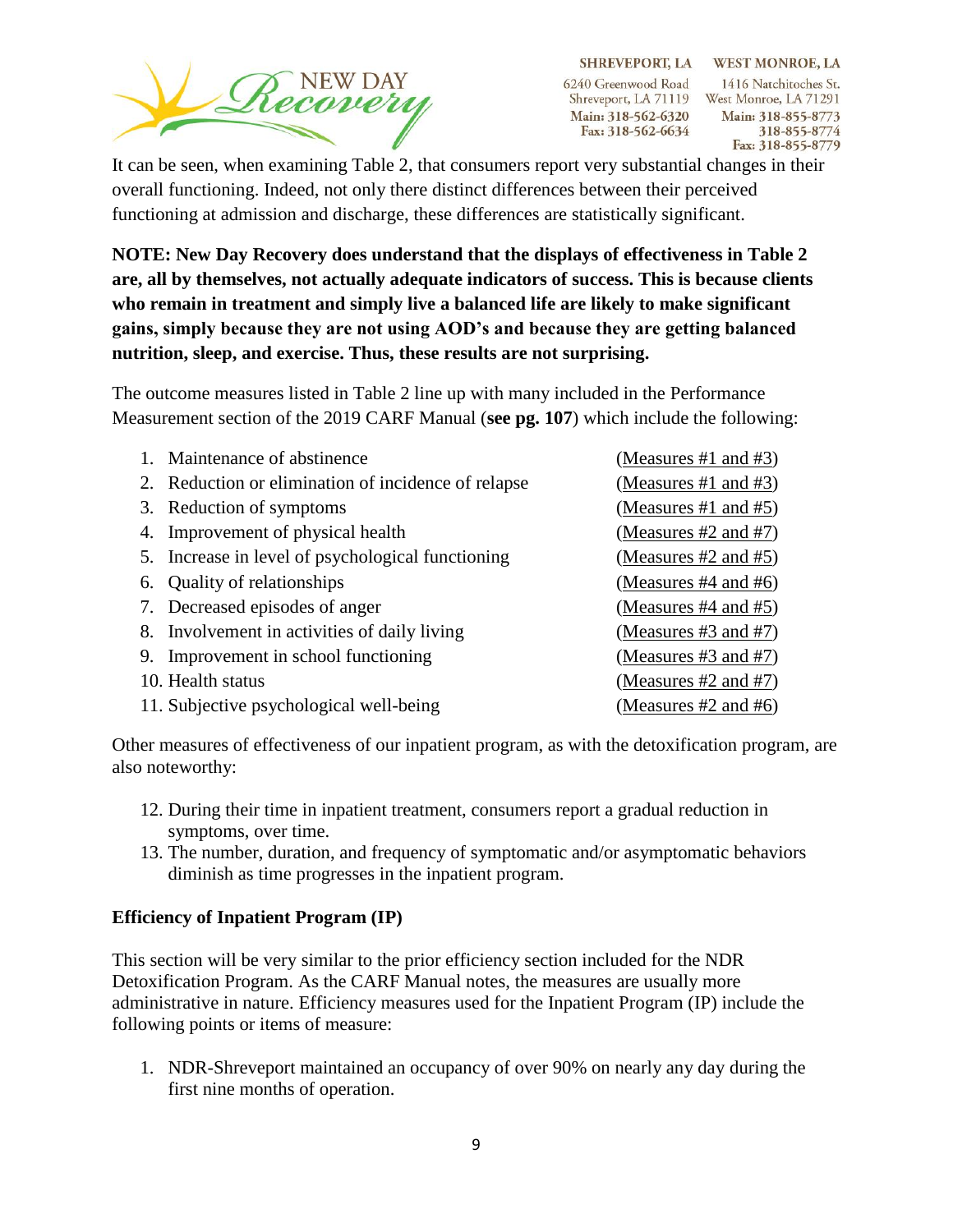

SHREVEPORT, LA WEST MONROE, LA 1416 Natchitoches St. Shreveport, LA 71119 West Monroe, LA 71291 Main: 318-855-8773 318-855-8774 Fax: 318-855-8779

- 2. While the information in #1 holds true, there was still a high number of consumers who left AMA and were administratively discharged, in relation to the NDR-West Monroe facility. Much of this is reflective of the newness of the facility to the region and the junior staff who worked shifts at NDR-Shreveport. It should be pointed out that this same observation was made with the NDR-West Monroe facility during the first year of operation there, as well.
- 3. Again, due to the newness of the facility and the need to allow staff to "settle" into some type of cohesive organizational culture, there has not been a high rate of turnover among staff. However, new and highly qualified staff have been and, continue to be, added.

#### **Service Access for Inpatient Program (IP)**

In regard to service access, and similar to our detoxification program, NDR-Shreveport provides an entrance survey wherein item #1 asks whether the consumer was content with the referral process and item #2 asks if it was easy to find the facility. Data related to responses from our entry survey for inpatient programming are presented in Table 3, with the percentage of overall responses being the same as the prior year. This information is below:

| <b>Question</b>                                                   | <b>Number Indicating Agree</b><br>or Strongly Disagree | <b>Percentage of Overall</b><br><b>Responses</b> |
|-------------------------------------------------------------------|--------------------------------------------------------|--------------------------------------------------|
| I am satisfied with the referral<br>process (locating treatment). | 183                                                    | 99%                                              |
| It was easy to find the<br>facility.                              | 183                                                    | 93%                                              |

#### **Table 3: Service Access Indicators**

As with our Detoxification Program, other measures for service access to our inpatient program include the following:

- 1. The hours of service are convenient (24 hours a day, 7 days a week), and the location is convenient along I-20. Further, transportation is provided for those who have need.
- 2. The time taken to set the first appointment is usually less than 1 day, with improvements being observed due to the inclusion of new staff at the front counter areas of the facility.
- 3. Telephone response time is usually very rapid. Most new potential consumers are given a return call (once their preliminary information is taken) within a 1-day period or less.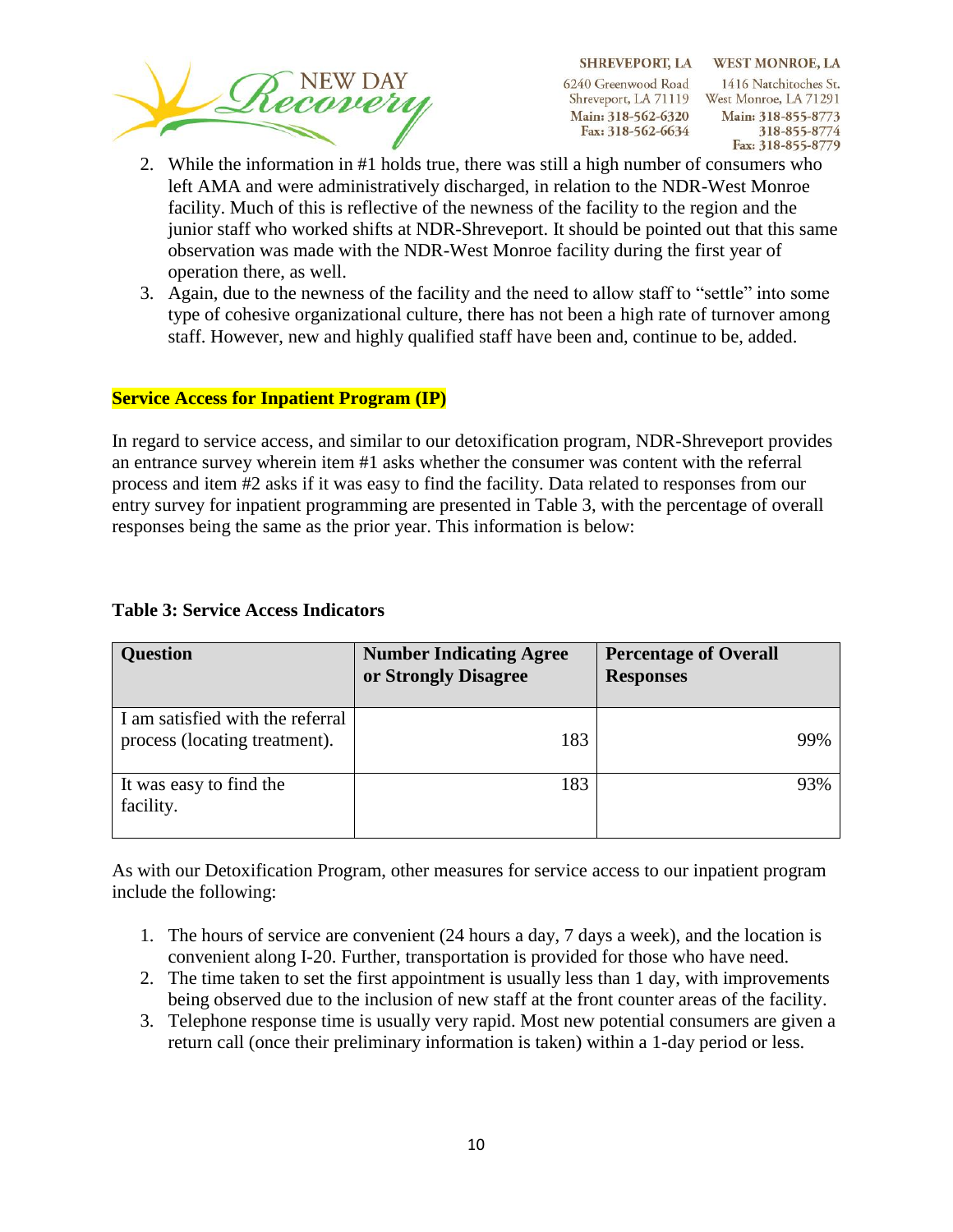

**SHREVEPORT, LA** 6240 Greenwood Road

Main: 318-562-6320 Fax: 318-562-6634

**WEST MONROE, LA** 1416 Natchitoches St. Shreveport, LA 71119 West Monroe, LA 71291 Main: 318-855-8773 318-855-8774 Fax: 318-855-8779

### **Satisfaction with Inpatient Program (IP)**

**In regard to satisfaction,** NDR provides a satisfaction survey that is collected from consumers as they prepare to leave inpatient services. Data related to responses from our exit survey for Inpatient (IP) programming are based on a potential pool of 901 admit responses, among which 183 responses (20%) were received. Among the 183 surveys received, Table 4 shows the number and percent of those who endorsed agreement or strong agreement with the item presented to the consumer, below:

| <b>Question</b>               | <b>Number Indicating Satisfied</b><br>or Very Satisfied as<br><b>Endorsement</b> | <b>Percentage of Overall</b><br><b>Responses</b> |
|-------------------------------|----------------------------------------------------------------------------------|--------------------------------------------------|
| How would you rate the        | 183                                                                              | 95%                                              |
| quality of service you        |                                                                                  |                                                  |
| received?                     |                                                                                  |                                                  |
| How well has New Day          | 183                                                                              | 93%                                              |
| Recovery met your needs?      |                                                                                  |                                                  |
| Did our program meet or       | 183                                                                              | 94%                                              |
| exceed the quality that you   |                                                                                  |                                                  |
| expected?                     |                                                                                  |                                                  |
| My overall physical health    | 183                                                                              | 92%                                              |
| and condition was given       |                                                                                  |                                                  |
| effective programming         |                                                                                  |                                                  |
| attention.                    |                                                                                  |                                                  |
| The provision of medical      | 183                                                                              | 94%                                              |
| services that were available, |                                                                                  |                                                  |
| when needed.                  |                                                                                  |                                                  |
| I am satisfied with the       | 183                                                                              | 90%                                              |
| services for family-oriented  |                                                                                  |                                                  |
| issues                        |                                                                                  |                                                  |
| How do you rate the           | 183                                                                              | 93%                                              |
| helpfulness of individual     |                                                                                  |                                                  |
| counseling sessions?          |                                                                                  |                                                  |
| How do you rate the           | 183                                                                              | 92%                                              |
| helpfulness of group          |                                                                                  |                                                  |
| counseling sessions?          |                                                                                  |                                                  |
| <b>Question</b>               | <b>Number Indicating Very</b>                                                    | <b>Percentage Indicating Very</b>                |
|                               | <b>Much as Endorsement</b>                                                       | <b>Much as Endorsement</b>                       |
|                               |                                                                                  |                                                  |
| How well did staff hear,      | 183                                                                              | 96%                                              |
| understand, and respect you?  |                                                                                  |                                                  |

#### **Table 4: Consumer Satisfaction Survey for Inpatient Program (IP)**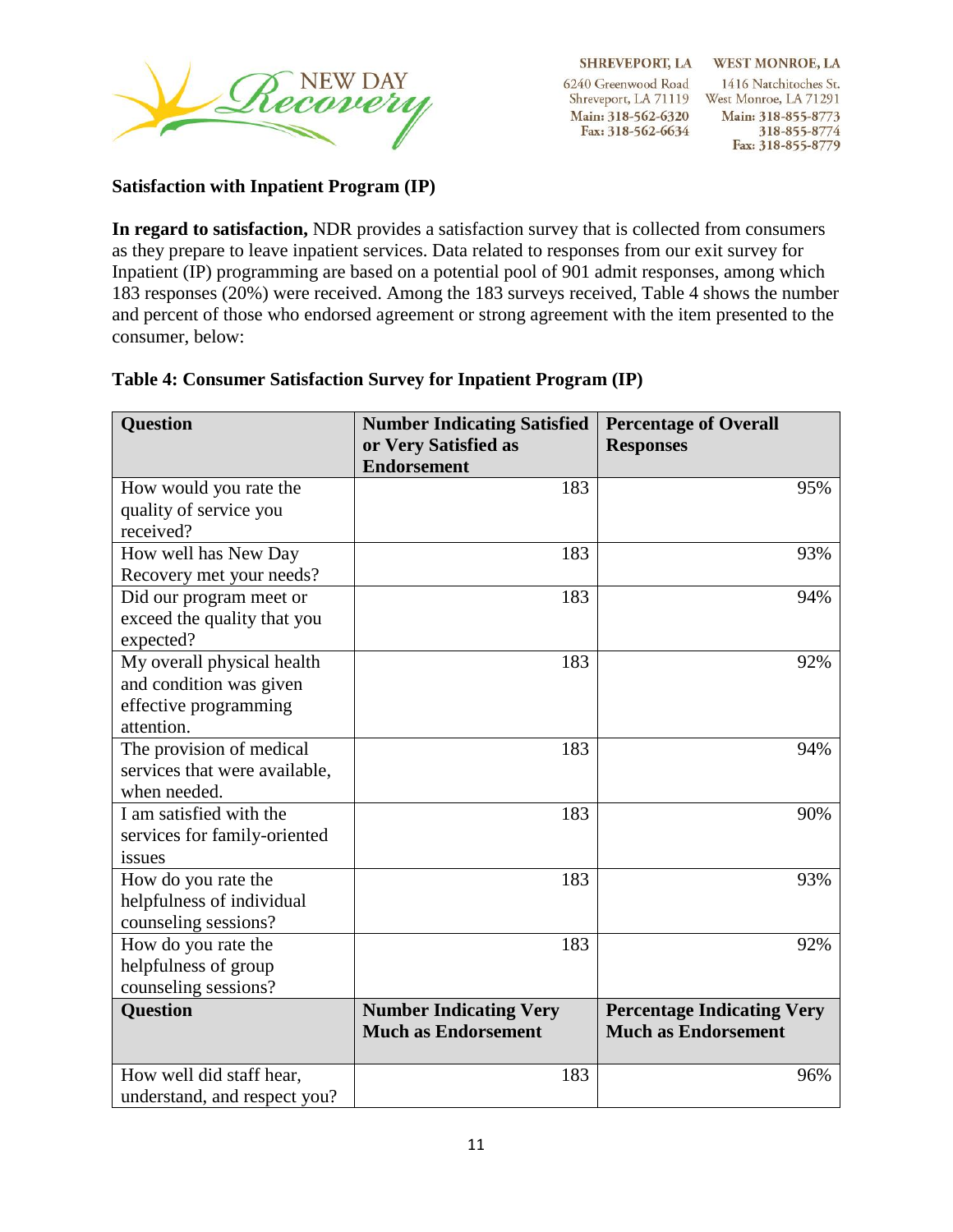

SHREVEPORT, LA WEST MONROE, LA

1416 Natchitoches St. 6240 Greenwood Road Shreveport, LA 71119 West Monroe, LA 71291 Main: 318-562-6320 Main: 318-855-8773 318-855-8774 Fax: 318-562-6634 Fax: 318-855-8770

|                              |                                | $1aA$ , $J10U-JU/7$            |
|------------------------------|--------------------------------|--------------------------------|
| How well did staff work on   | 183                            | 92%                            |
| issues that you wanted to    |                                |                                |
| work on?                     |                                |                                |
| My therapist was a good fit  | 183                            | 94%                            |
| for me during sessions.      |                                |                                |
| The program helped me to     | 183                            | 93%                            |
| deal more effectively with   |                                |                                |
| problems.                    |                                |                                |
| How likely would you         | 183                            | 96%                            |
| recommend us to a friend in  |                                |                                |
| recovery?                    |                                |                                |
| Question                     | <b>Number Indicating Agree</b> | <b>Percentage Indicating</b>   |
|                              | or Strongly Agree              | <b>Agree or Strongly Agree</b> |
|                              |                                |                                |
|                              |                                |                                |
| Food and dietary issues were | 183                            | 94%                            |
| given sufficient attention.  |                                |                                |
| My physical health has       | 183                            | 93%                            |
| improved while at New Day    |                                |                                |
| Recovery.                    |                                |                                |
| I am happy with the person I | 183                            | 94%                            |
| have become after this       |                                |                                |
| program.                     |                                |                                |
| I feel more spiritually      | 183                            | 96%                            |
| grounded.                    |                                |                                |
| I am much less likely to use | 183                            | 94%                            |
| drugs or alcohol after this  |                                |                                |

**NOTE: The above chart is out of 183 consumers who provided data and others (approximately 718, depending on the item) being missing due to several months of operation where data was not able to be collected and due to consumer departure prior to successful administration of the survey.** 

From the data in Table 4, it is clear that consumers are satisfied with a variety of aspects of service delivery that they have experienced at NDR-Shreveport. Staff at our facility are fairly vigorous in collecting satisfaction surveys prior to consumer departure. Nevertheless, there are some cases of missing data. Of those who did provide satisfaction surveys, it is clear that they perceived circumstances as beneficial.

# **Follow-Up Data Collected from those Who Exited Inpatient Services**

NDR-Shreveport did not begin this process of data collection until early in 2019. For the most part, informal follow-up was provided and consumers were seen, off and on, after their receipt of services. However, a formal means of collecting and recording these follow-up contacts did not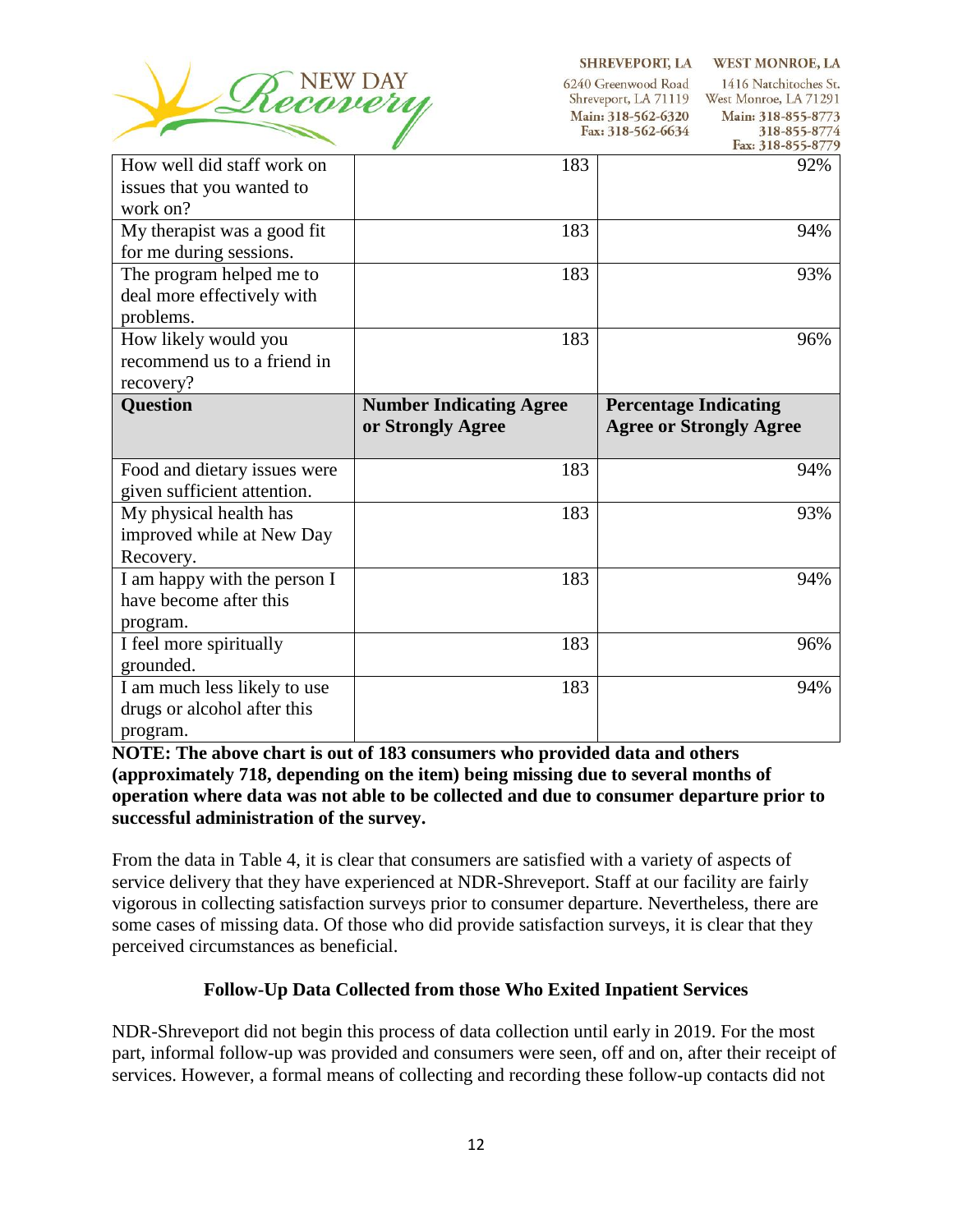

6240 Greenwood Road Shreveport, LA 71119 West Monroe, LA 71291 Main: 318-562-6320 Fax: 318-562-6634

SHREVEPORT, LA WEST MONROE, LA 1416 Natchitoches St. Main: 318-855-8773 318-855-8774 Fax: 318-855-8779

emerge until 2019. Naturally, this became an action item for the subsequent year, once it was understood that this metric had not been met in 2018.

# **INTENSIVE OUTPATIENT PROGRAM (IOP)**

### **Effectiveness of Intensive Outpatient Program (IOP)**

An entrance survey is provided and from these surveys, it has been clear that consumers have been highly satisfied with services that they have received when entering IOP. Data related to responses from our entry survey for Intensive Outpatient programming are presented in Table 5, below:

Data related to responses from our entry survey for Inpatient (IOP) programming are based on a potential pool of 294 admit responses, among which 51 responses (17%) were received. Among the 51 surveys received, the number and percent of those who endorsed agreement or strong agreement with the item(s) presented to the consumer is presented in Table 5, below:

| <b>Question</b>                                                     | <b>Number Indicating Agree</b><br>or Strongly Agree | <b>Percentage of Overall</b><br><b>Responses</b> |
|---------------------------------------------------------------------|-----------------------------------------------------|--------------------------------------------------|
| 1. The staff did a good job in<br>reference to customer service.    | 51                                                  | 92%                                              |
| 2. I received feedback from<br>staff regarding services<br>quickly. | 51                                                  | 92%                                              |
| 3. All of my questions were<br>answered during intake.              | 51                                                  | 84%                                              |
| 4. I feel safe in the<br>environment.                               | 51                                                  | 92%                                              |
| 5. I am likely to recommend<br>your organization to others.         | 51                                                  | 92%                                              |
| 6. I have been treated with<br>dignity and respect.                 | 51                                                  | 92%                                              |

#### **Table 5: Consumer Entrance Survey Data for Intensive Outpatient Effectiveness**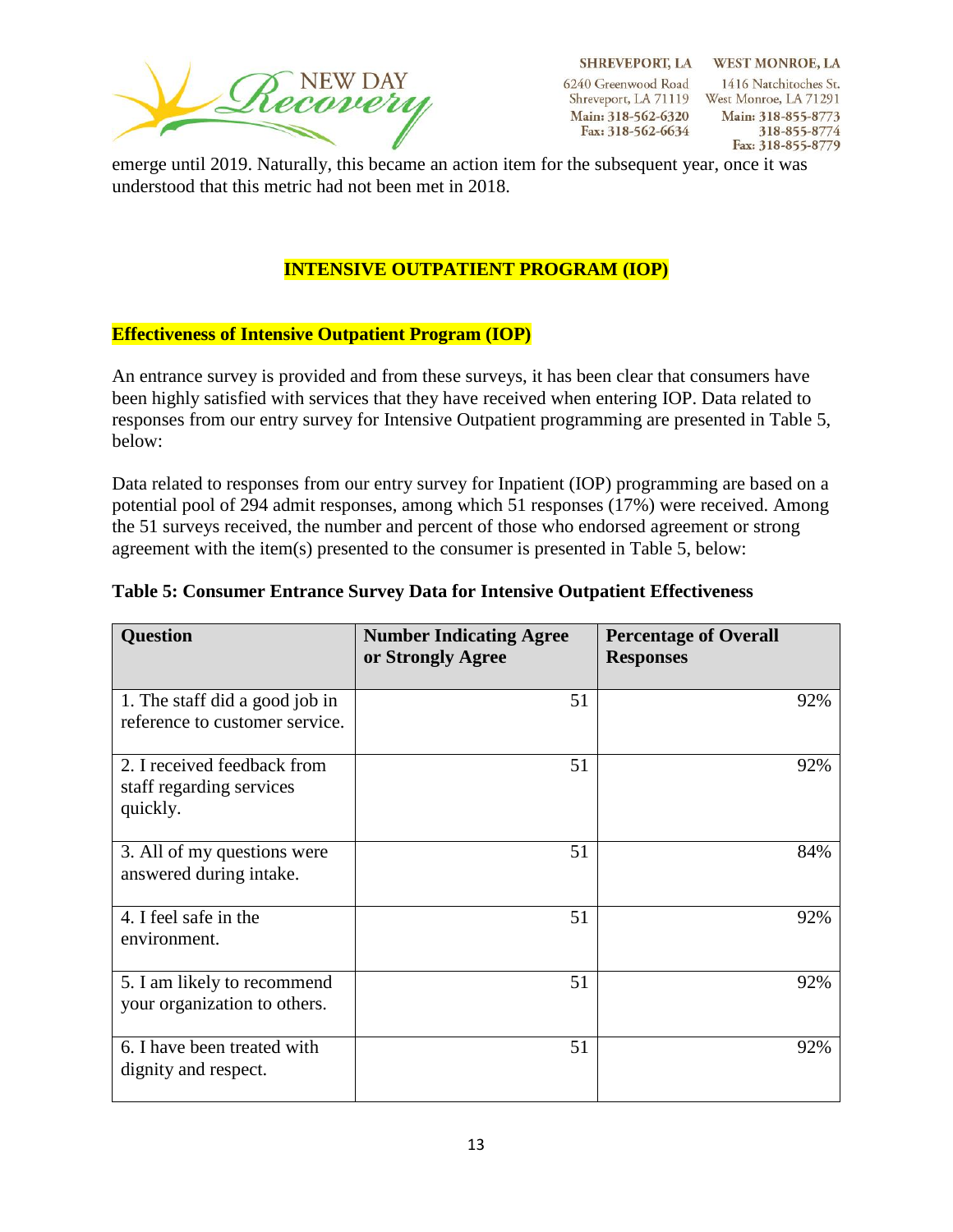| Recovery                                                            |    | <b>SHREVEPORT, LA</b><br>6240 Greenwood Road<br>Shreveport, LA 71119<br>Main: 318-562-6320<br>Fax: 318-562-6634 | <b>WEST MONROE, LA</b><br>1416 Natchitoches St.<br>West Monroe, LA 71291<br>Main: 318-855-8773<br>318-855-8774<br>Fax: 318-855-8779 |
|---------------------------------------------------------------------|----|-----------------------------------------------------------------------------------------------------------------|-------------------------------------------------------------------------------------------------------------------------------------|
| 7. I am satisfied with the<br>program orientation.                  | 51 |                                                                                                                 | 88%                                                                                                                                 |
| 8. My expectations in<br>reference to admissions were<br>fully met. | 51 |                                                                                                                 | 92%                                                                                                                                 |

**NOTE: The above chart is out of 51 consumers who provided data.**

Even though both inpatient and outpatient use different treatment plans, both programs still essentially address the same seven primary outcome measures to track how well consumers continue with these goals during their outpatient experience. While inpatient programming follows a treatment approach specifically structured around the six ASAM dimensions, the outcome items listed in Tables 2 (in Inpatient section) and 6 (that follows) are still equally relevant and applicable. These outcome measures are linked to the outpatient treatment plans as well as data collected with our Rating-of-Progress form that is **used on a monthly basis as part of our monthly treatment plan review**, intermittently, throughout the duration of a consumer's IOP experience with New Day Recovery. The seven outcomes, along with aggregate data responses from consumers at the beginning and at the end of inpatient treatment are provided below. It should be noted that when obtaining data for these outcomes, the mean data response, on a scale of 1 to 10 (1 indicates little or no endorsement of the outcome, 10 reflects strong endorsement of the item) among participants. The pretest and posttest measures are shown as follows, by outcome, in Table 6.

# **Table 6: NDR Primary Outcome Measures for Intensive Outpatient (IOP) Treatment Effectiveness**

| <b>OUTCOME MEASURE</b>                                                                                                  | $\bar{x}$ Response at<br>Entry | $\bar{x}$ Response<br>after 30 days or |
|-------------------------------------------------------------------------------------------------------------------------|--------------------------------|----------------------------------------|
| 1. Use and/or cravings of alcohol or drugs will<br>decrease while services are offered to<br>participants.              | 4.37                           | more<br>$7.34*$                        |
| 2. A diminished effect of prior substance abuse<br>impact on current physiological and/or<br>psychological functioning. | 4.88                           | $6.86*$                                |
| 3. Reduction in lifestyle choices that contribute<br>to potential drug use in the future.                               | 4.63                           | 7 12*                                  |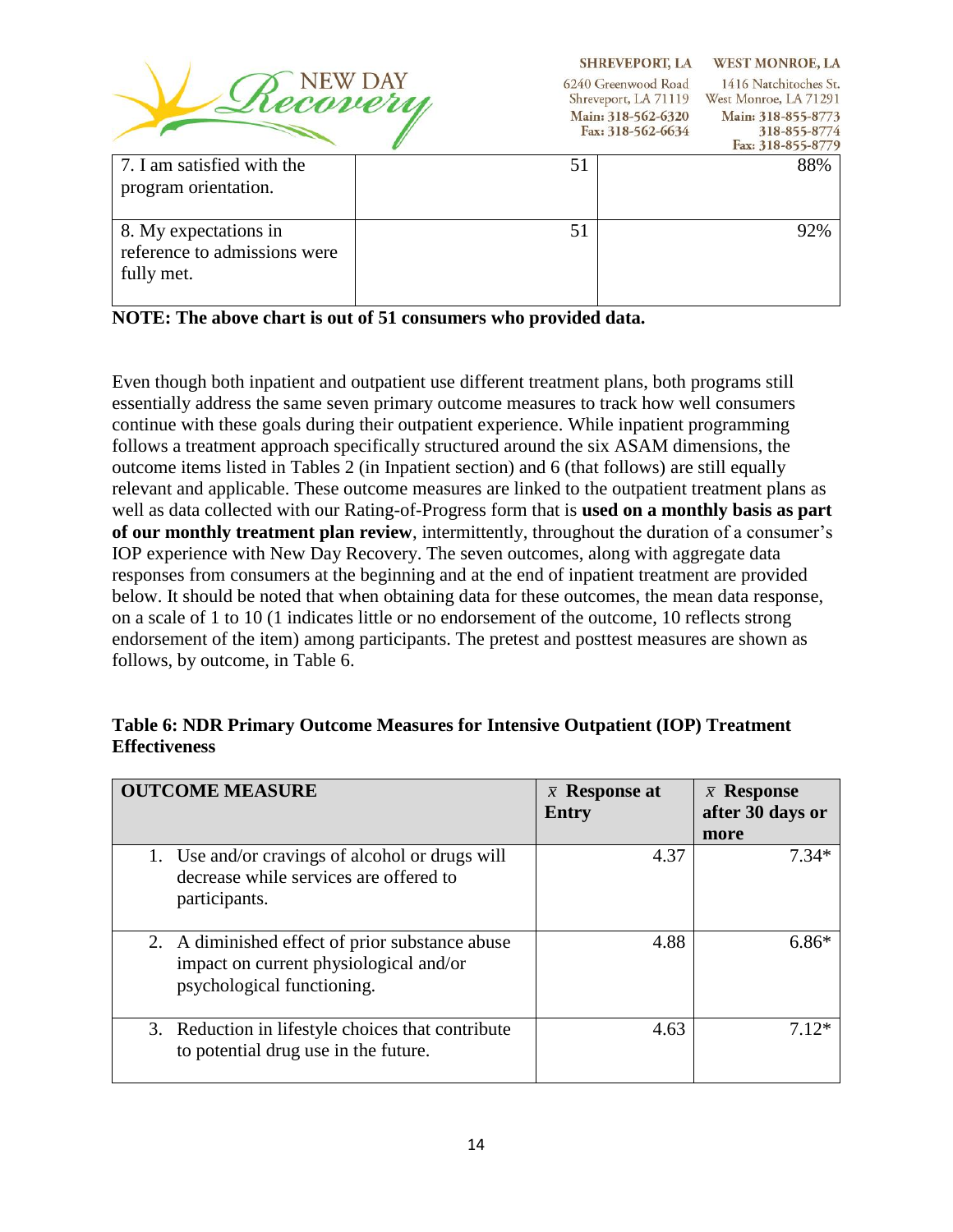|                                                                                                                | <b>SHREVEPORT, LA</b>                                                                  | <b>WEST MONROE, LA</b>                                                                                    |
|----------------------------------------------------------------------------------------------------------------|----------------------------------------------------------------------------------------|-----------------------------------------------------------------------------------------------------------|
|                                                                                                                | 6240 Greenwood Road<br>Shreveport, LA 71119<br>Main: 318-562-6320<br>Fax: 318-562-6634 | 1416 Natchitoches St.<br>West Monroe, LA 71291<br>Main: 318-855-8773<br>318-855-8774<br>Fax: 318-855-8779 |
| Relationships with family and friends are<br>4.<br>supportive to recovery.                                     | 5.20                                                                                   | $7.29*$                                                                                                   |
| 5. Emotional functioning is stable and reflects<br>positive affect.                                            | 4.41                                                                                   | $6.63*$                                                                                                   |
| 6. The quality of one's spiritual connection or<br>sense of purpose in life.                                   | 4.76                                                                                   | $6.90*$                                                                                                   |
| Engages in pro-social and goal-directed<br>7.<br>behaviors that contribute to an overall healthy<br>lifestyle. | 4.59                                                                                   | $6.90*$                                                                                                   |

# **Note that the asterisk (\*) indicates that the change from pretest to posttest is significant at the .05 level or greater.**

From the data above, it is clear that significant progress on each of the primary indicators has been made by consumers. Certainly, when examining Table 6, one can see that consumers report very substantial changes in their overall functioning. Indeed, not only there distinct differences between their perceived functioning at admission and discharge, these differences are statistically significant. In making these observations, it should be pointed out that this sample size  $(n = 16)$ is very small and this does need to be considered. This sample constitutes only 11% of the total IOP consumer population at NDR-Shreveport. **While 16 participants is not enough to use significance tests with a great deal of confidence, this is for better or worse, the data that was collected and that was available. It is thought that in our 2019 report, much more data will be available for analysis in this program**.

As with the Inpatient Program, the outcome measures for the Outpatient Program listed in Table 6 line up with many included in the CARF Manual (**see pg. 107**) which include the following:

| (Measures #1 and #3)                                                                                                                                                                                                                                                                                                                                                                                                               |
|------------------------------------------------------------------------------------------------------------------------------------------------------------------------------------------------------------------------------------------------------------------------------------------------------------------------------------------------------------------------------------------------------------------------------------|
| (Measures #1 and #3)                                                                                                                                                                                                                                                                                                                                                                                                               |
| (Measures #1 and #5)                                                                                                                                                                                                                                                                                                                                                                                                               |
| (Measures $#2$ and $#7$ )                                                                                                                                                                                                                                                                                                                                                                                                          |
| (Measures $#2$ and $#5$ )                                                                                                                                                                                                                                                                                                                                                                                                          |
| (Measures $#4$ and $#6$ )                                                                                                                                                                                                                                                                                                                                                                                                          |
| (Measures $#4$ and $#5$ )                                                                                                                                                                                                                                                                                                                                                                                                          |
| (Measures #3 and #7)                                                                                                                                                                                                                                                                                                                                                                                                               |
| (Measures #3 and #7)                                                                                                                                                                                                                                                                                                                                                                                                               |
| (Measures #2 and #7)                                                                                                                                                                                                                                                                                                                                                                                                               |
| (Measures #2 and #6)                                                                                                                                                                                                                                                                                                                                                                                                               |
| 1. Maintenance of abstinence<br>2. Reduction or elimination of incidence of relapse<br>3. Reduction of symptoms<br>4. Improvement of physical health<br>5. Increase in level of psychological functioning<br>6. Quality of relationships<br>7. Decreased episodes of anger<br>8. Involvement in activities of daily living<br>9. Improvement in school functioning<br>10. Health status<br>11. Subjective psychological well-being |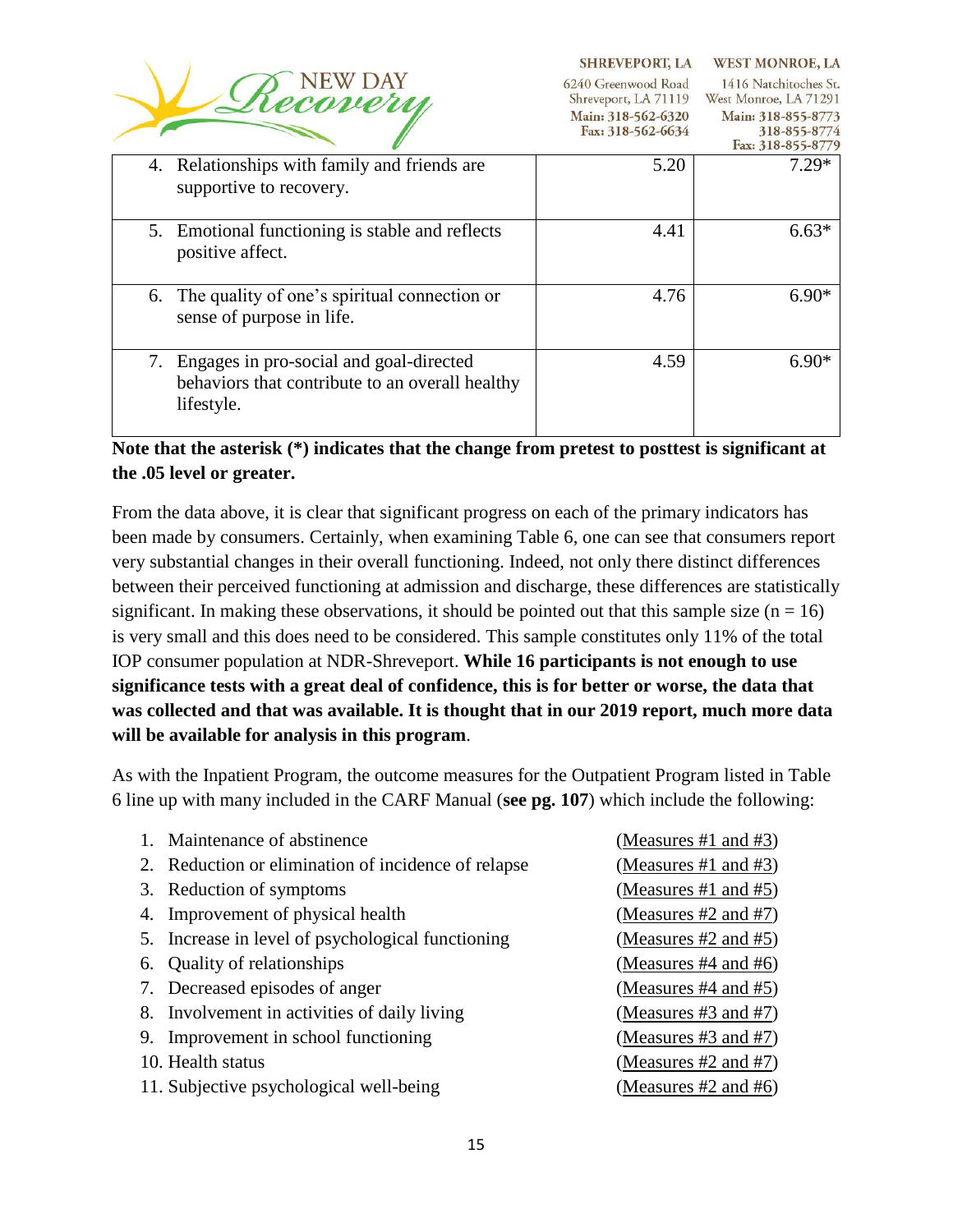

SHREVEPORT, LA WEST MONROE, LA 6240 Greenwood Road

Main: 318-562-6320 Fax: 318-562-6634

1416 Natchitoches St. Shreveport, LA 71119 West Monroe, LA 71291 Main: 318-855-8773 318-855-8774 Fax: 318-855-8779

- 1. During their time in inpatient treatment, consumers overwhelmingly report a gradual reduction in symptoms, over time.
- 2. All engage in activities of daily living at the facility that increases with time in inpatient treatment.
- 3. The number, duration, and frequency of symptomatic and/or asymptomatic behaviors diminish as time progresses in the inpatient program.
- 4. Housing situations for persons in Intensive Outpatient also seem to be addressed sufficiently as none of these consumers report being homeless. New Day Recovery works closely with numerous recovery homes and other facilities to assist consumers in meeting their housing needs.
- 5. Consumers of IOP also experience community integration as they are connected with several peer support networks throughout the area, including Celebrate Recovery, Alcoholics Anonymous, Gamblers Anonymous, or other forms of recovery-based social activities.
- 6. Out of necessity, consumers in IOP must be involved in activities of daily living. In group settings, follow-up regarding the consumer's schedule and the level of day-to-day activity is addressed, the goal being to have consumers involved in as many pro-social activities throughout their week as is possible. Volunteer work is encouraged, as are other activities.

#### **Efficiency of Intensive Outpatient Program (IOP)**

This section is similar to the efficiency sections for the NDR Inpatient Program and the NDR-Shreveport Detoxification Program. As the CARF Manual notes, the measures are usually more administratively oriented in nature. Efficiency measures used for the Intensive Outpatient Program (IOP) include the following points or items of measure:

- 1. Service delivery cost per unit is probably optimal, as groups tend to average around 10 to 12 participants per counselor available. This is a healthy ratio from an efficiency standpoint.
- 2. The primary IOP clinician has been consistently involved, with a low rate of personnel turnover among the counseling staff who tend to oversee the additional program needs.

Due to the newness of the IOP program, there has not been sufficient time to develop more measures of program efficiency. Indeed, as has been mentioned, there is little data available when compared to the NDR-West Monroe facility in 2019. However, this data is very similar to what we observed in prior reports from NDR-West Monroe during its first and second years of operation. This is, of course, a more fair comparison that leads us to believe that the NDR-Shreveport IOP is on track to be successful, in the long-term.

# **Service Access for Intensive Outpatient Program (IOP)**

**In regard to service access**, and similar to our Inpatient Program, NDR provides an entrance survey wherein item #1 asks whether the consumer was content with the referral process and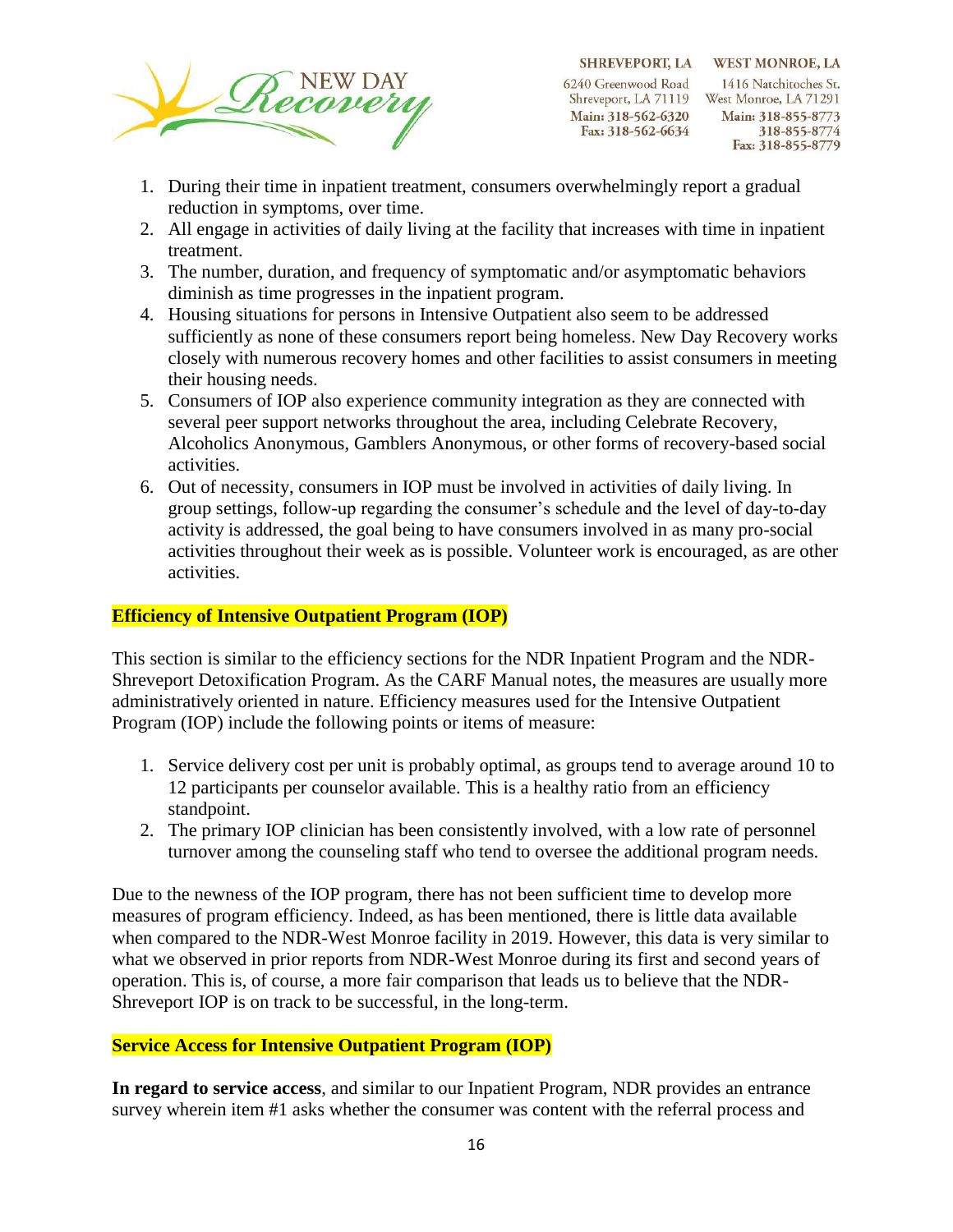

**SHREVEPORT, LA** 6240 Greenwood Road Shreveport, LA 71119 West Monroe, LA 71291 Main: 318-562-6320 Fax: 318-562-6634

**WEST MONROE, LA** 1416 Natchitoches St. Main: 318-855-8773 318-855-8774 Fax: 318-855-8779

item #2 asks if it was easy to find the facility. Data related to responses from our entry survey for IOP programming are presented in Table 7, below:

# **Table 7: Service Access Indicators for IOP**

| <b>Question</b>                                                   | <b>Number Indicating Agree</b><br>or Strongly Agree | <b>Percentage of Overall</b><br><b>Responses</b> |
|-------------------------------------------------------------------|-----------------------------------------------------|--------------------------------------------------|
| I am satisfied with the referral<br>process (locating treatment). | 51                                                  | 92%                                              |
| It was easy to find the<br>facility.                              | 51                                                  | 88%                                              |

#### **NOTE: The above chart is out of 51 consumers who provided data.**

As can be seen in Table 7, it is clear that nearly every consumer found the referral process to New Day Recovery to be satisfactory and they also indicated that the facility was easy to locate. As with our Inpatient Program, other measures for service access to our outpatient program include the following:

- 1. The IOP groups are held on Saturdays (2:30 p.m. to 5:30 p.m.), Sundays (2:30 p.m. to 5:30 p.m.), Monday mornings (9:00 a.m. to 12:00 p.m.) and Monday evenings (5:30 to 8:30 p.m.), Tuesday evenings (5:30 to 8:30 p.m.), Wednesday mornings (9:00 a.m. to 12:00 p.m.), and Thursday evenings (5:30 to 8:30 p.m.), because, according to our consumers, these days and times provide the most amenable schedule for them to attend amidst work and other responsibilities.
- 2. NDR-Shreveport is open 24 hours a day, 7 days a week so that persons interested in IOP can call at any time to get information. In addition, the location is convenient along I-20. Further, transportation is provided for IOP consumers who live in and around the region if such is needed.
- 3. The time taken to set the first appointment is usually less than 1 day, if that.
- 4. For IOP inquiries, telephone response time is usually very rapid. Most new potential consumers are given a return call (once their preliminary information is taken) within a 1 day period or less.
- 5. As noted last year, the referral mechanisms for our IOP are in need of improvement. While counselors do attempt to aid consumers in setting appointments, getting employment, and addressing housing issues, this is usually done on an informal basis. There are no dedicated staff who link outside services with the IOP consumers, per se. However, New Day Recovery does have a strong working relationship with numerous state agencies, residential homes, and employers in the region which allows the IOP staff to provide some referrals for consumers in need. No actual hard data or outcomes related to referrals is available. Rather, this is due to observation and experience that this indicator is provided.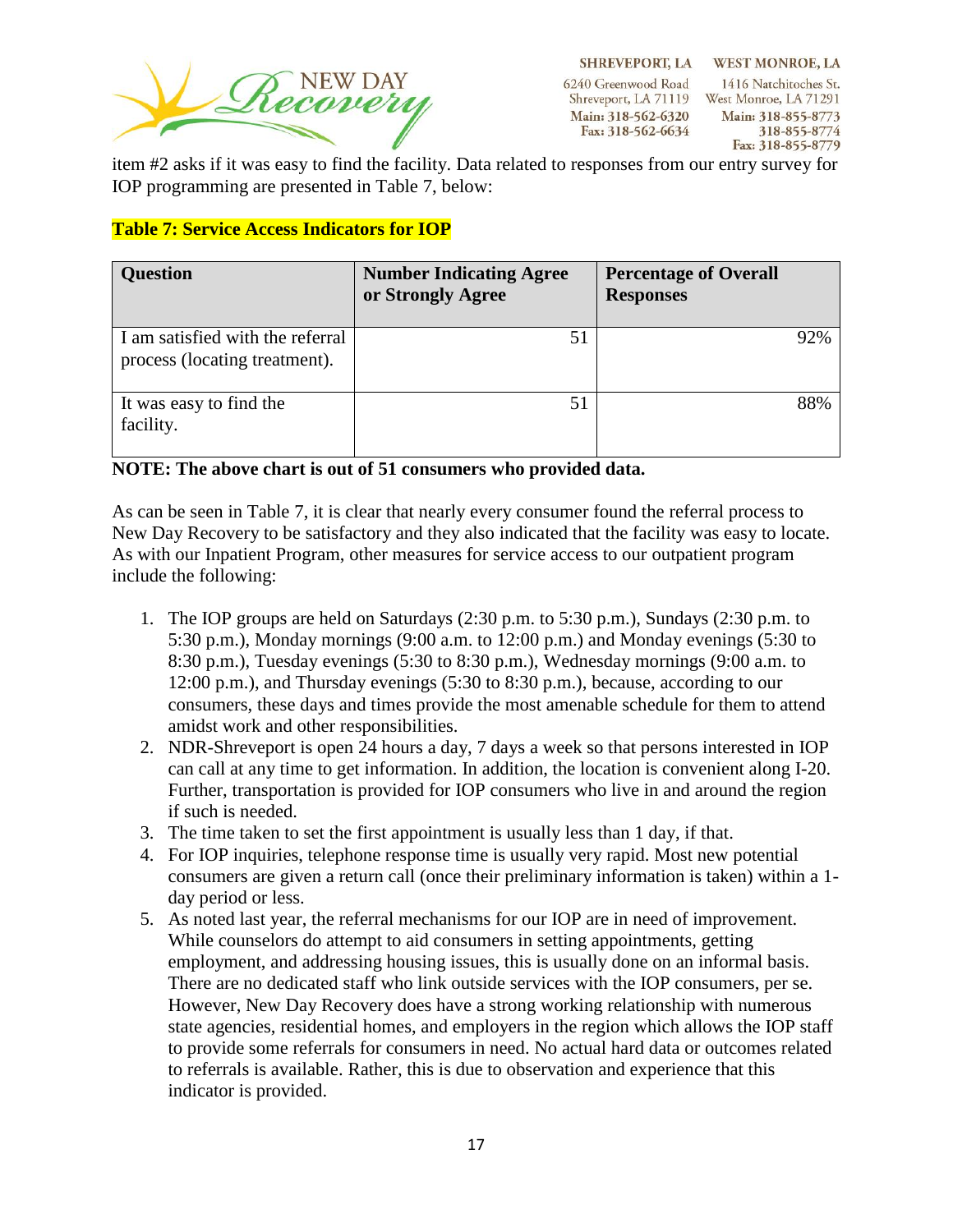

**SHREVEPORT, LA** 

6240 Greenwood Road Shreveport, LA 71119 Main: 318-562-6320 Fax: 318-562-6634

**WEST MONROE, LA** 1416 Natchitoches St. West Monroe, LA 71291 Main: 318-855-8773 318-855-8774 Fax: 318-855-8779

# **Satisfaction for Intensive Outpatient Program (IOP)**

**In regard to satisfaction,** NDR provides a satisfaction survey that is collected from consumers as they prepare to leave outpatient services. Results from this survey are presented in Table 8, below:

# **Table 8: Consumer Satisfaction Survey for IOP**

| <b>Question</b>               | <b>Number Indicating</b><br><b>Satisfied or Very Satisfied</b><br>as Endorsement | <b>Percentage of Consumers</b><br><b>Who Responded</b>                                       |
|-------------------------------|----------------------------------------------------------------------------------|----------------------------------------------------------------------------------------------|
| How would you rate the        | 51                                                                               | 92%                                                                                          |
| quality of service you        |                                                                                  |                                                                                              |
| received?                     |                                                                                  |                                                                                              |
| How well has New Day          | 51                                                                               | 96%                                                                                          |
| Recovery met your needs?      |                                                                                  |                                                                                              |
| Did our program meet or       | 51                                                                               | 92%                                                                                          |
| exceed the quality that you   |                                                                                  |                                                                                              |
| expected?                     |                                                                                  |                                                                                              |
| My overall physical health    | 51                                                                               | 88%                                                                                          |
| and condition was given       |                                                                                  |                                                                                              |
| effective programming         |                                                                                  |                                                                                              |
| attention.                    |                                                                                  |                                                                                              |
| The provision of medical      | 51                                                                               | 94%                                                                                          |
| services that were available, |                                                                                  |                                                                                              |
| when needed.                  |                                                                                  |                                                                                              |
| I am satisfied with the       | 51                                                                               | 96%                                                                                          |
| services for family-oriented  |                                                                                  |                                                                                              |
| issues                        |                                                                                  |                                                                                              |
| How do you rate the           | 51                                                                               | 90%                                                                                          |
| helpfulness of individual     |                                                                                  |                                                                                              |
| counseling sessions?          |                                                                                  |                                                                                              |
| How do you rate the           | 51                                                                               | 90%                                                                                          |
| helpfulness of group          |                                                                                  |                                                                                              |
| counseling sessions?          |                                                                                  |                                                                                              |
| <b>Question</b>               | <b>Number Indicating Very</b><br><b>Much as Endorsement</b>                      | <b>Percentage Indicating Very</b><br><b>Much as Endorsement</b><br>(Including Missing Cases) |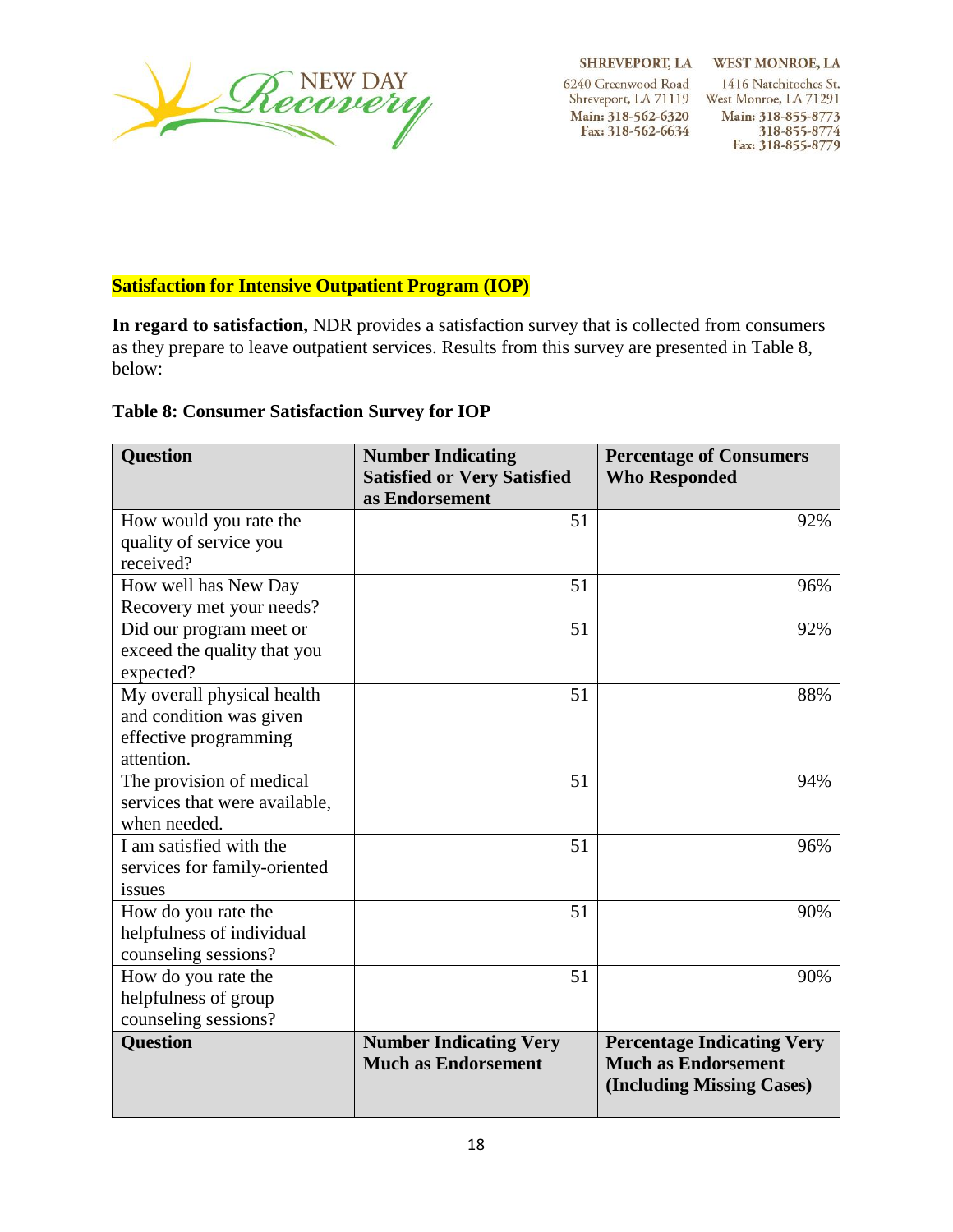

SHREVEPORT, LA WEST MONROE, LA

| Seconory                                                                                        | NEW DAY                                             | 6240 Greenwood Road<br>1416 Natchitoches St.<br>Shreveport, LA 71119<br>West Monroe, LA 71291<br>Main: 318-562-6320<br>Main: 318-855-8773<br>Fax: 318-562-6634<br>318-855-8774<br>Fax: 318-855-8779 |  |  |  |
|-------------------------------------------------------------------------------------------------|-----------------------------------------------------|-----------------------------------------------------------------------------------------------------------------------------------------------------------------------------------------------------|--|--|--|
| How well did staff hear,<br>understand, and respect you?                                        | 51                                                  | 90%                                                                                                                                                                                                 |  |  |  |
| How well did staff work on<br>issues that you wanted to<br>work on?                             | 51                                                  | 90%                                                                                                                                                                                                 |  |  |  |
| My therapist was a good fit<br>for me during sessions.                                          | 51                                                  | 88%                                                                                                                                                                                                 |  |  |  |
| The program helped me to<br>deal more effectively with<br>problems.                             | 51                                                  | 92%                                                                                                                                                                                                 |  |  |  |
| How likely would you<br>recommend us to a friend in<br>recovery?                                | 51                                                  | 92%                                                                                                                                                                                                 |  |  |  |
|                                                                                                 |                                                     |                                                                                                                                                                                                     |  |  |  |
| <b>Question</b>                                                                                 | <b>Number Indicating Agree</b><br>or Strongly Agree | <b>Percentage Indicating</b><br><b>Agree or Strongly Agree</b><br>(Including Missing Cases)                                                                                                         |  |  |  |
| Food and dietary issues were                                                                    | 51                                                  | 92%                                                                                                                                                                                                 |  |  |  |
| given sufficient attention.<br>My physical health has<br>improved while at New Day<br>Recovery. | 51                                                  | 90%                                                                                                                                                                                                 |  |  |  |
| I am happy with the person I<br>have become after this                                          | 51                                                  | 90%                                                                                                                                                                                                 |  |  |  |
| program.<br>I feel more spiritually<br>grounded.                                                | 51                                                  | 90%                                                                                                                                                                                                 |  |  |  |

**NOTE: The above chart is out of 51 consumers who provided data. Note that NDR was unable to collect the entry survey from 243 consumers, making the response 17 percent of the total persons in IOP.** 

Similar to our NDR-West Monroe facility, it can be seen that there is a substantial amount of missing data from Table 8. Much of this has to do simply with the new start-up at NDR-Shreveport and the newness of IOP operations during the last 6-months of this reporting year. It is expected that the overall response will be much improved in 2019.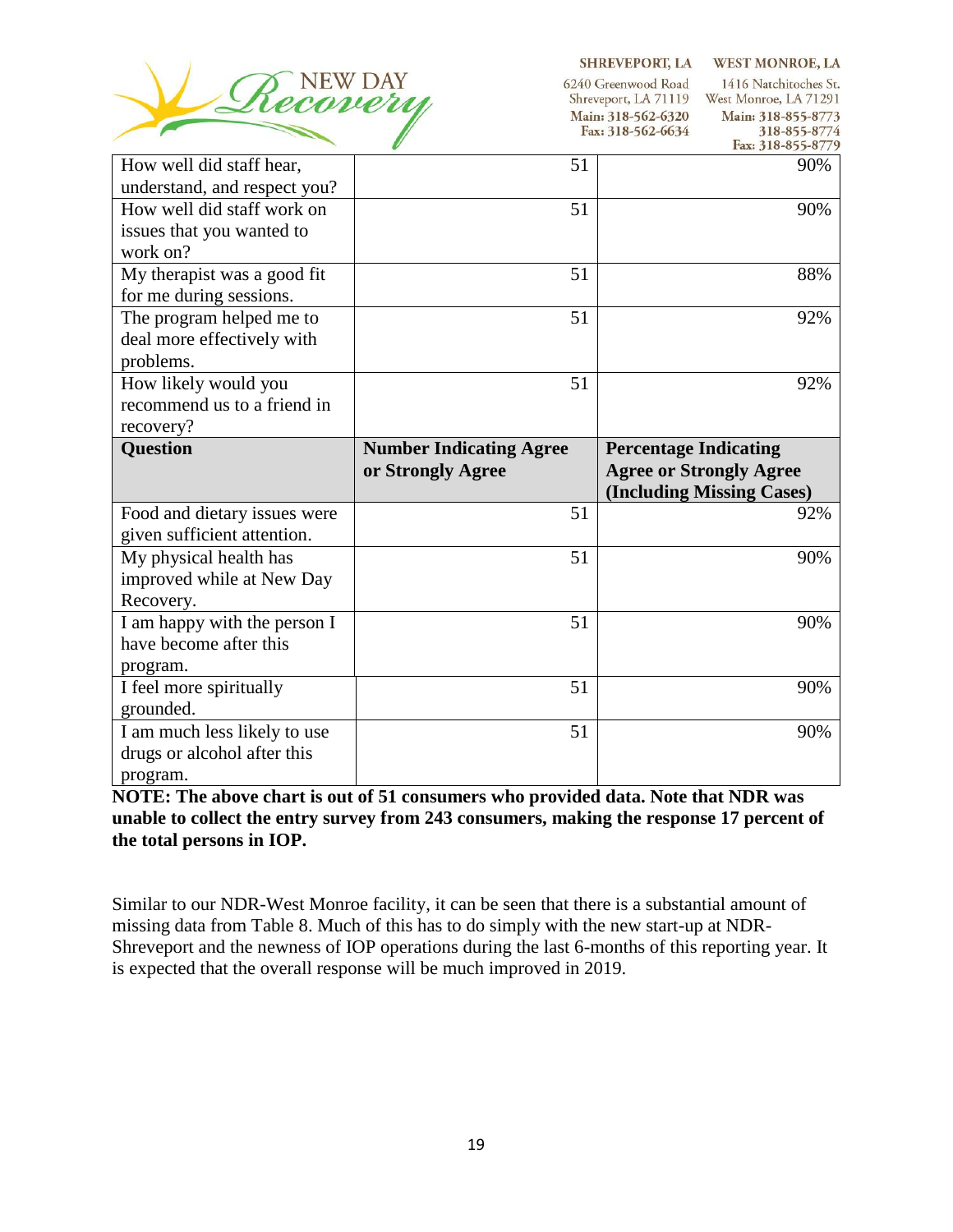

**SHREVEPORT, LA** 6240 Greenwood Road

Shreveport, LA 71119 Main: 318-562-6320 Fax: 318-562-6634

**WEST MONROE, LA** 1416 Natchitoches St. West Monroe, LA 71291 Main: 318-855-8773 318-855-8774 Fax: 318-855-8779

### **COMBINED 30-DAY FOLLOW-UP**

### **Follow-up Data Collected from Those who Exited Inpatient Services**

NDR-Shreveport has implemented a sampling process for 30-day follow-up so that every  $10<sup>th</sup>$ consumer is selected for 30-day follow-up. During 2019, this sampling process was utilized during the  $1<sup>st</sup>$  and  $2<sup>nd</sup>$  quarters of the year. Unlike the West Monroe facility, there was no shift to culling out every  $3^{rd}$  client during the  $3^{rd}$  quarter and the  $4^{th}$  quarter to increase numbers. Though the number of respondents was only.

During 2019, a total of 38 calls and/or physical contacts were made approximately 30 days after completion of detoxification among consumers who did not remain at NDR-West Monroe, with **9 being successfully contacted**. Future data collection needs to ensure that data collection continues to meet the minimal sampling for each of the three episodes of care rather than doing so globally for the combined aggregate of consumers coming through NDR-West Monroe. For each question included in the 30-day follow-up data collection instrument, the results can be seen as follows:

| <b>Question</b>                                                                                                                                      | Yes                   | N <sub>0</sub>        |  |
|------------------------------------------------------------------------------------------------------------------------------------------------------|-----------------------|-----------------------|--|
| During the past month, have you used drugs or alcohol that has<br>not been prescribed?                                                               | $\mathbf{2}$          | 7<br>78%              |  |
| During the past month, have you continued to attend your peer-<br>support group?                                                                     | 6<br>66%              | 3                     |  |
| Did you attend IOP after completing inpatient treatment at<br>NDR?                                                                                   | 5<br>56%              | $\boldsymbol{\Delta}$ |  |
| Since completing treatment at NDR, have you continued to<br>pursue your spiritual beliefs and/or practices?                                          | $\overline{7}$<br>78% | $\mathbf{2}$          |  |
| During the past month, have you continued to do physical work-<br>outs such as running, cardio groups, or weight-lifting to improve<br>your fitness? | $\boldsymbol{\Delta}$ | 5<br>56%              |  |
| Since completing inpatient treatment at NDR, have you obtained<br>employment?                                                                        | 5<br>56%              | $\boldsymbol{\Delta}$ |  |

#### **Table 9A: Combined Program 30-Day Follow-up Results**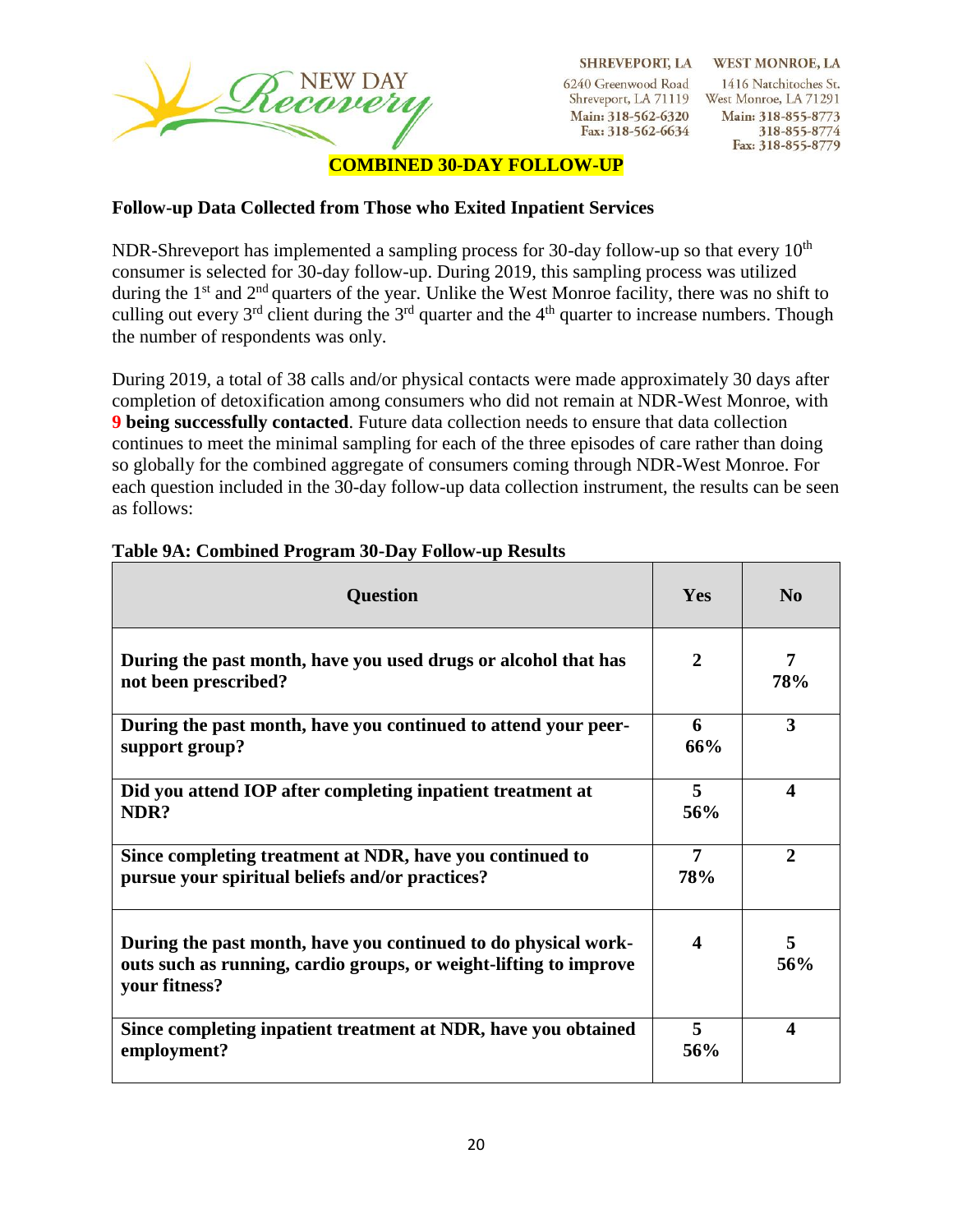

SHREVEPORT, LA WEST MONROE, LA 6240 Greenwood Road

Main: 318-562-6320 Fax: 318-562-6634

1416 Natchitoches St. Shreveport, LA 71119 West Monroe, LA 71291 Main: 318-855-8773 318-855-8774 Fax: 318-855-8779

From the data in Table 9A, it can be seen that the majority of clients do not relapse 30 days after discharge. This is a good finding even though the number of clients successfully contacted was only 9 total. Naturally, we would prefer that they continue their support group engagement without any breaks and we contend that the consumer's rate of relapse would also go down; nevertheless, the opposite tends to be true for many within the addicted community. Given that the majority of our consumers have obtained employment and the majority continued to attend peer-support groups we claim overall success on **OUTCOME MEASURE #7** and on **OUTCOME MEASURE #3** for NDR-West Monroe, on post-treatment follow-up measures. We likewise consider NDR-West Monroe to be successful on **OUTCOME MEASURE #1** because the majority of our consumers report sobriety. **However, given that only 44% continued to engage in physical exercise regimens, we must concede that we have not met our desired metric for OUTCOME MEASURE #2**.

Further, an even higher proportion prior consumers did continue to follow spiritual interests in 2019 than in 2018. Therefore, we conclude that this reflects success on **OUTCOME MEASURE #6** for NDR-West Monroe on post-treatment follow-up measures. This is simply reflective of the population who tends to seek treatment at NDR-West Monroe, where faithbased principles are emphasized within both the organizational culture of employees as well as the treatment culture for consumers.

| <b>Question</b>                                                                                                | Poor | <b>Not</b>          | <b>Unsure</b> | <b>Satisfactory</b> | <b>Very</b> |
|----------------------------------------------------------------------------------------------------------------|------|---------------------|---------------|---------------------|-------------|
|                                                                                                                |      | <b>Satisfactory</b> |               |                     | Good        |
| Since you have completed<br>treatment at New Day<br>Recovery, how would you rate<br>your family relationships? |      |                     | 56%           |                     | 44%         |

#### **Table 9B: Combined Program 30-Day Follow-up Results**

From the data in 9B, the majority of consumers at NDR-Shreveport are unsure about their family relationships during our post-treatment measure. About 44% reported very good family relationships, which, unfortunately, **is not adequate to meet OUTCOME MEASURE #4 for NDR-Shreveport**.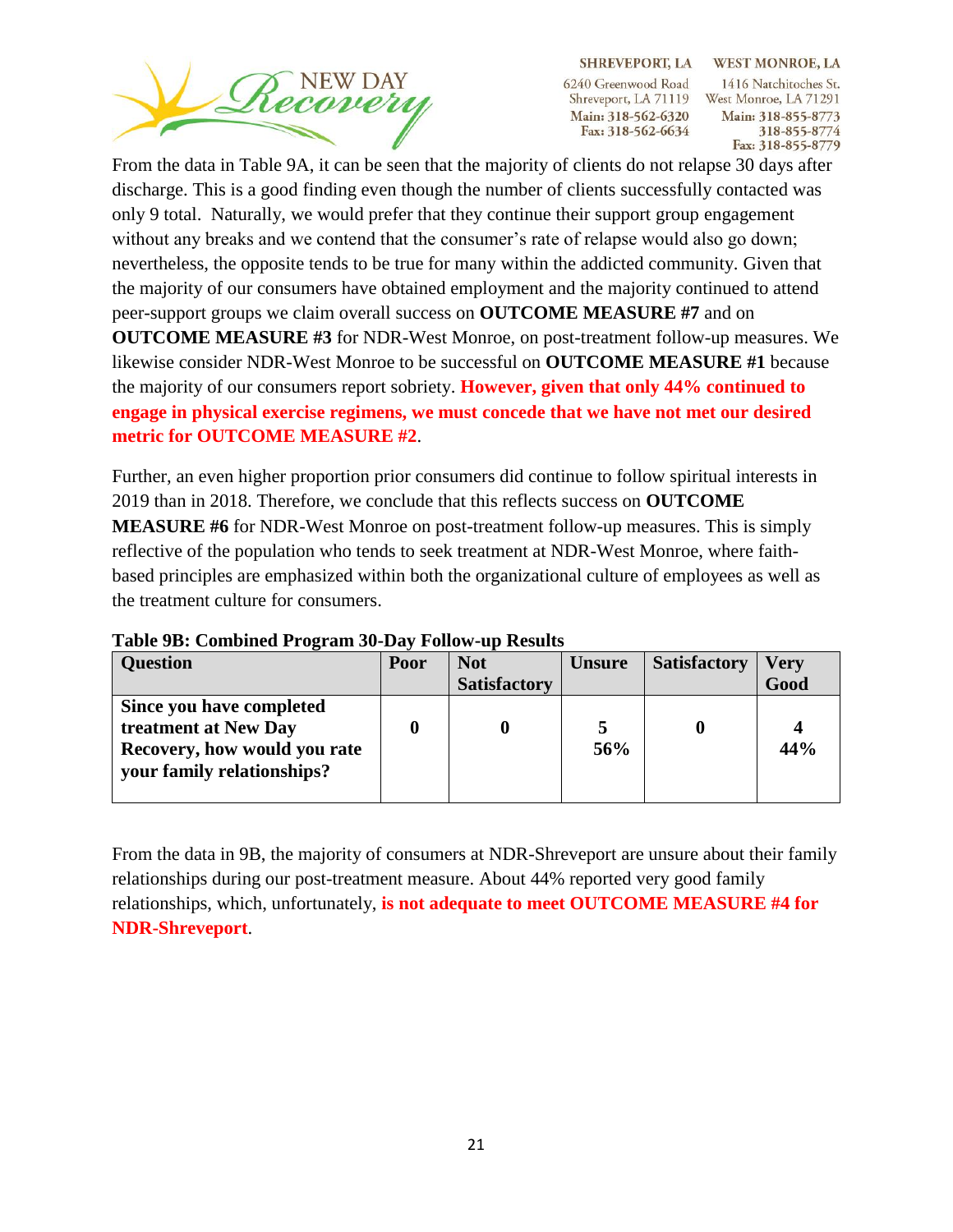

**SHREVEPORT, LA WEST MONROE, LA** 

6240 Greenwood Road Main: 318-562-6320 Fax: 318-562-6634

1416 Natchitoches St. Shreveport, LA 71119 West Monroe, LA 71291 Main: 318-855-8773 318-855-8774 Fax: 318-855-8779

#### **Table 9C: Combined Program 30-Day Follow-up Results**

| <b>Question</b>                                                                                                | <b>Terrible</b> | <b>Bad</b> | <b>Moderate</b> | Good | <b>Excellent</b> |
|----------------------------------------------------------------------------------------------------------------|-----------------|------------|-----------------|------|------------------|
| Since completing treatment at<br><b>New Day Recovery, how would</b><br>you rate your overall mental<br>health? |                 | 0          | 33%             | 22%  | 45%              |
| Since completing treatment at<br>NDR, how would you rate your<br>overall medical/physical health?              |                 | 0          | 22%             | 33%  | 45%              |

In regard to mental health, approximately 67% reported good-to-excellent ratings regarding their mental health, which is less than what we would typically prefer to see, 30 days after completing our program.. Thus, clients seem to be minimally improving in this area through 2019. However, when adding the **moderate category, we find that approximately 99% of all NDR-Shreveport consumers are doing moderately well or better on their post-treatment followup measures for mental health**. This reflects success on **OUTCOME MEASURE #5** for **NDR-Shreveport** on post-treatment follow-up measures. With physical health, approximately (78%) reported good-to-excellent ratings after completing their treatment programming at **NDR-Shreveport**. Therefore, this reflects support for **OUTCOME MEASURE #2** on post-treatment follow-up measures. This means that there is mixed support for achieving OUTCOME MEASURE #2 due to competing data showcased from Table 9A.

# **Recommendations and Action Items to Implement for 2020**

Given that our CARF survey occurred this year and, in response to our prior performance analysis and improvement reports, the site visitors had recommendations to include internal and external stakeholders, we have identified areas of improvement that should be given priority in 2020, based on their observations. These recommendations are as follows:

# **1. Invite EXTERNAL stakeholders to strategic planning process.**

# **Action Plan**:

- 1. Organize meeting and record external stakeholders invited.
- 2. Collect names of external stakeholders who attend and the input that they provide.
- 3. Follow-up surveys will be utilized to gain feedback.

**Indicators**: Strategic plan produced and minutes record the involvement of external stakeholders.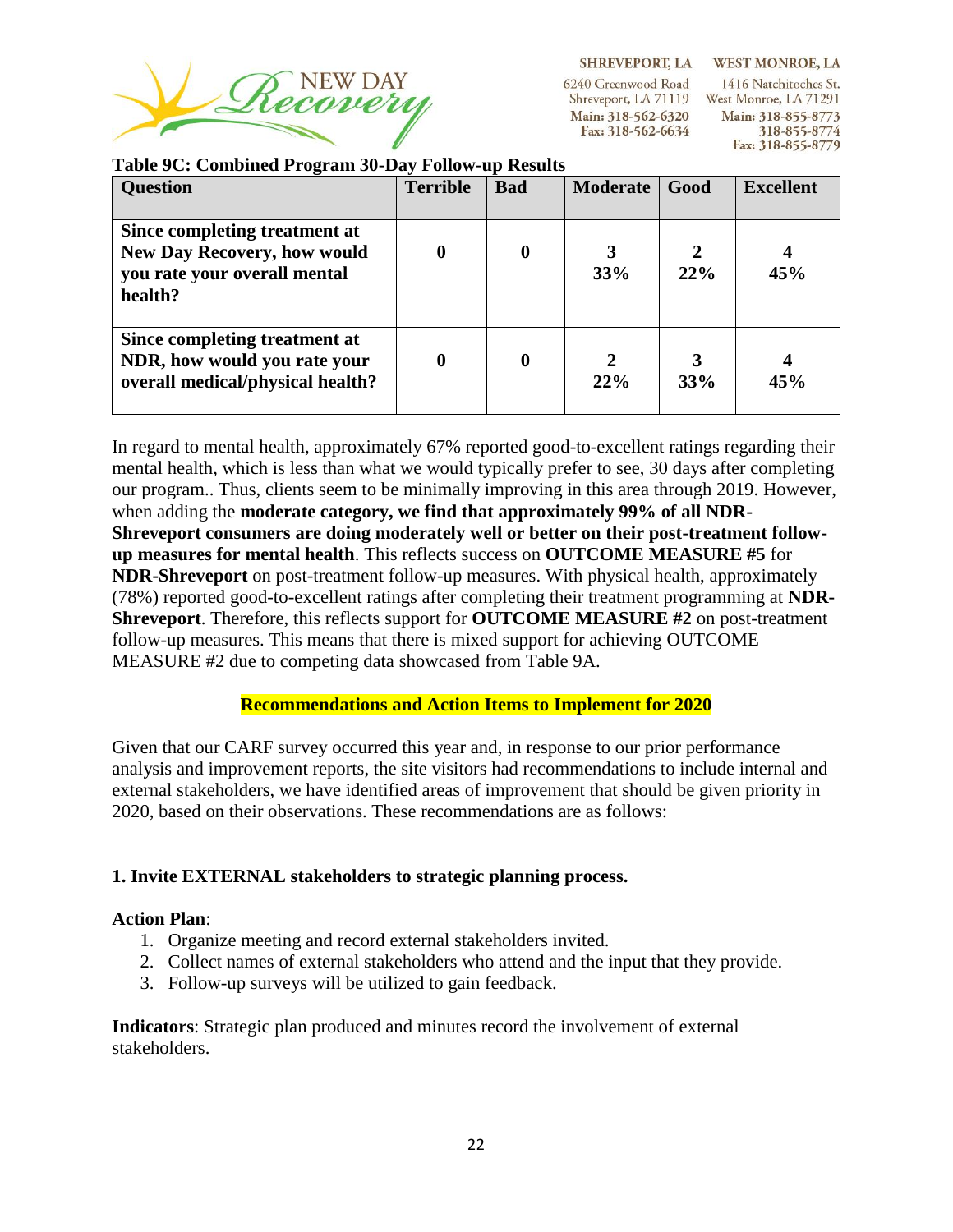

6240 Greenwood Road Shreveport, LA 71119 West Monroe, LA 71291 Main: 318-562-6320 Fax: 318-562-6634

Fax: 318-855-8779

### **2. Invite more diverse INTERNAL stakeholders to strategic planning process.**

### **Action Plan**:

- 1. Organize meeting and record internal stakeholders invited.
- 2. Collect names of internal stakeholders who attend and the input that they provide.
- 3. Follow-up surveys will be utilized to gain feedback.

**Indicators**: Strategic plan produced and minutes record the involvement of internal stakeholders.

#### **3. Develop data collection survey for INTERNAL stakeholders to complete so that result can be included in future performance analysis and improvement reports.**

### **Action Plan**:

- 1. Robert Hanser will develop a separate survey for internal stakeholders.
- 2. Survey will be implemented in November/December of 2020 and future years thereafter.
- 3. Results of surveys will be included in future performance analysis and improvement reports, beginning 2020.

**Indicators**: Results from internal and external stakeholder surveys will be included in the 2020 performance analysis and improvement report.

# **4. Develop data collection survey for EXTERNAL stakeholders to complete so that result can be included in future performance analysis and improvement reports.**

#### **Action Plan**:

- 1. Robert Hanser will develop a survey for external stakeholders.
- 2. Survey will be implemented in November/December of 2020 and future years thereafter.
- 3. Results of surveys will be included in future performance analysis and improvement reports, beginning 2020.

**Indicators**: Results from internal and external stakeholder surveys will be included in the 2020 performance analysis and improvement report.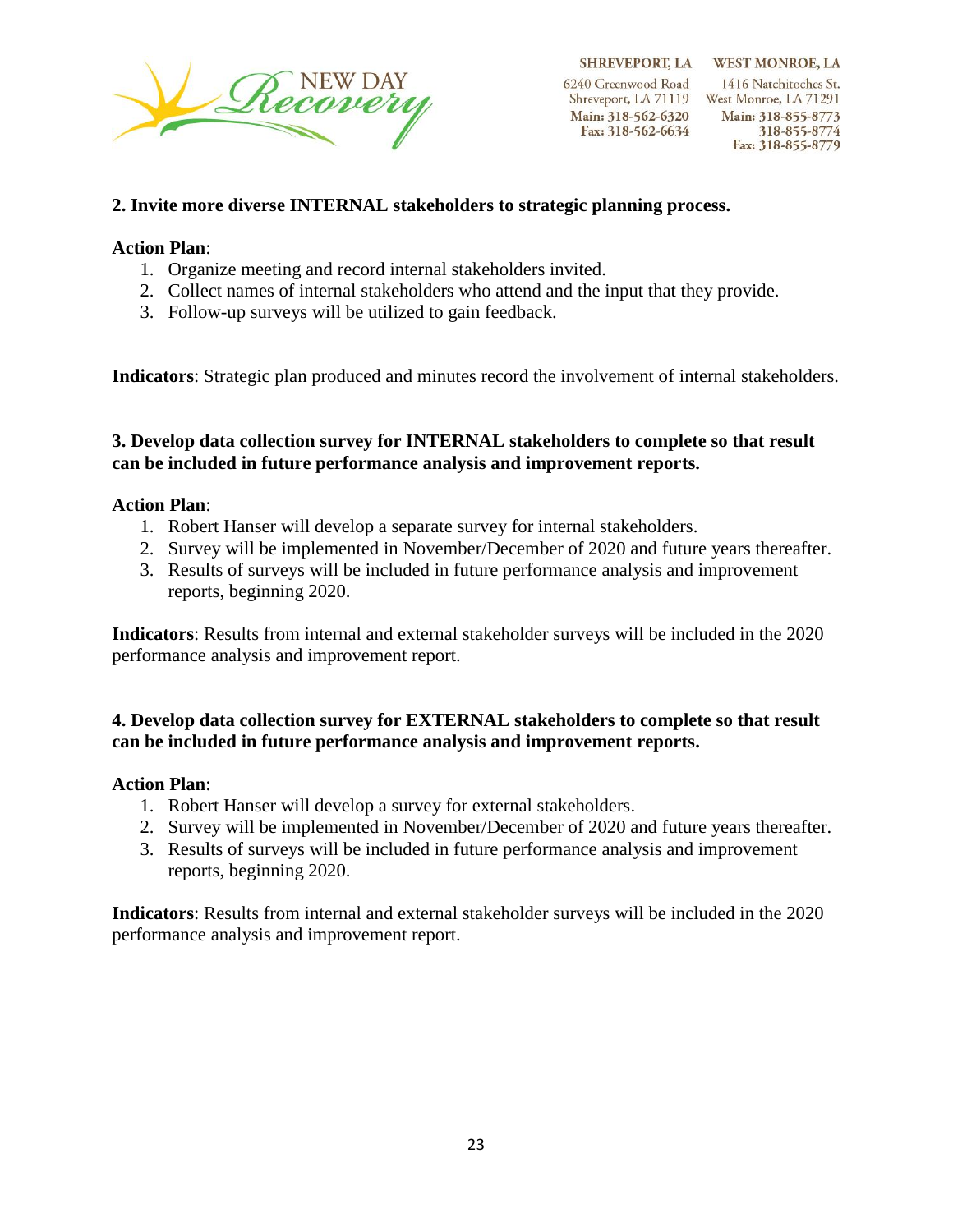

# **5. Technology must be integrated into the process of gathering input and feedback from stakeholders:**

# **Action Plan**:

- 1. Coordinate meetings and conference calls by teleconference, Zoom, Skype, or WhatsApp to include staff, community collaborators, and consumers.
- 2. Use blogs and asynchronous social media to connect with stakeholders, including the recovery community.

**Indicators**: Email and website documentation of meetings and efforts to obtain input.

**6. Training curricula on performance improvement processes and the need for routine employee input at New Day Recovery will be completed and implemented prior to 01 November, 2020.**

# **Action Plan**:

- 1. Identify or develop training on performance improvement in Relias Training System.
- 2. Robert Hanser will assign to ALL employees.

**Indicators**: Documented completion in Relias System or other similar function.

**7. Training improvements on** 1) safety practices, 2) identification of unsafe environmental factors, 3) emergency procedures, 4) evacuation procedures, 5) identification and reporting of critical incidents, 6) medication management, 7) reducing physical risks, and 8) workplace violence will be completed and implemented prior to 01 September, 2020.

# **Action Plan**:

- 3. Identify or develop training modules in for each category in Relias Training System.
- 4. Robert Hanser and/or Debroah Franklin will assign to ALL employees.
- 5. Track employee completion in Relias Training System.

**Indicators**: Documented completion in Relias Training System.